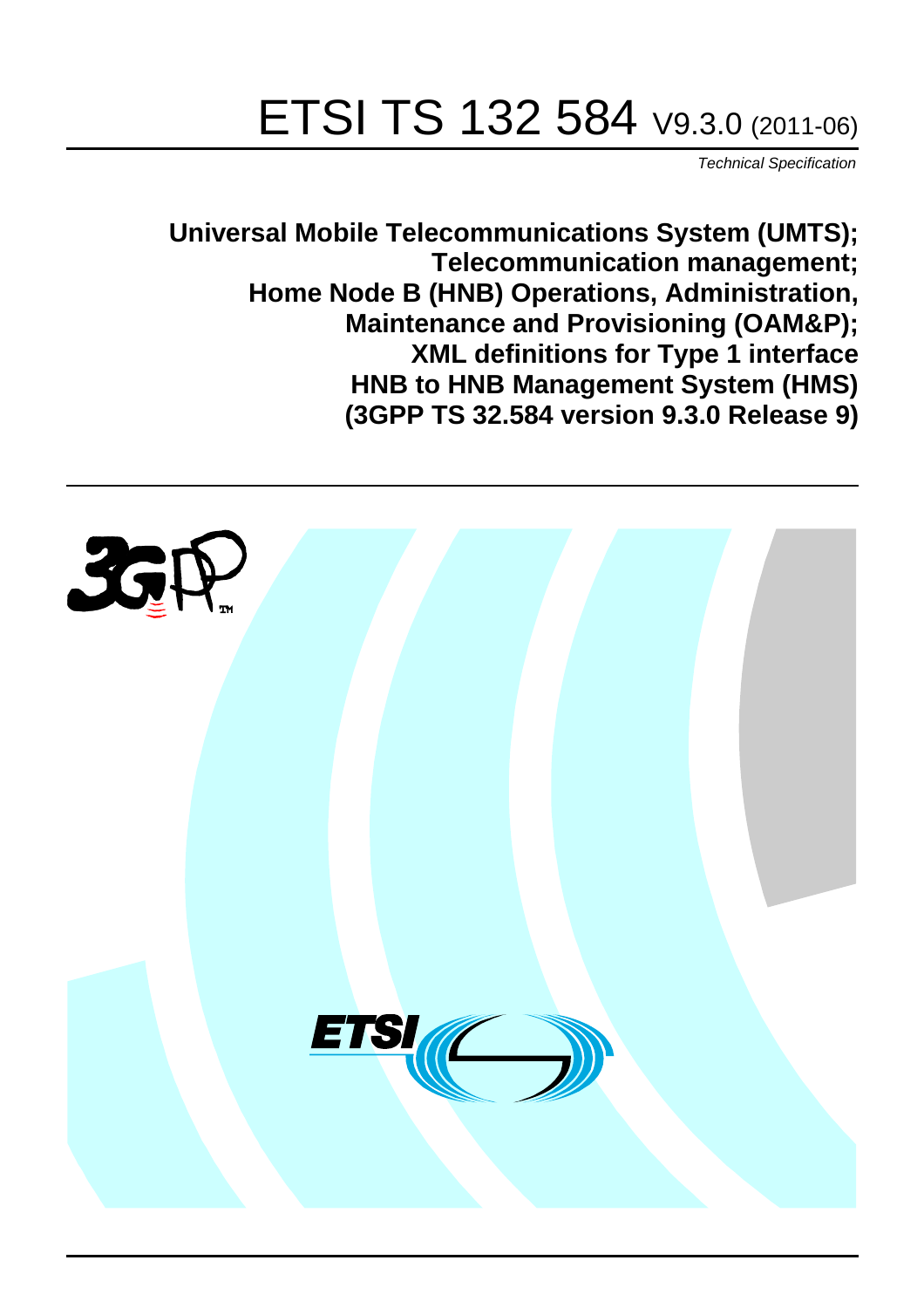Reference RTS/TSGS-0532584v930

> Keywords UMTS

### *ETSI*

### 650 Route des Lucioles F-06921 Sophia Antipolis Cedex - FRANCE

Tel.: +33 4 92 94 42 00 Fax: +33 4 93 65 47 16

Siret N° 348 623 562 00017 - NAF 742 C Association à but non lucratif enregistrée à la Sous-Préfecture de Grasse (06) N° 7803/88

### *Important notice*

Individual copies of the present document can be downloaded from: [http://www.etsi.org](http://www.etsi.org/)

The present document may be made available in more than one electronic version or in print. In any case of existing or perceived difference in contents between such versions, the reference version is the Portable Document Format (PDF). In case of dispute, the reference shall be the printing on ETSI printers of the PDF version kept on a specific network drive within ETSI Secretariat.

Users of the present document should be aware that the document may be subject to revision or change of status. Information on the current status of this and other ETSI documents is available at <http://portal.etsi.org/tb/status/status.asp>

If you find errors in the present document, please send your comment to one of the following services: [http://portal.etsi.org/chaircor/ETSI\\_support.asp](http://portal.etsi.org/chaircor/ETSI_support.asp)

### *Copyright Notification*

No part may be reproduced except as authorized by written permission. The copyright and the foregoing restriction extend to reproduction in all media.

> © European Telecommunications Standards Institute 2011. All rights reserved.

**DECT**TM, **PLUGTESTS**TM, **UMTS**TM, **TIPHON**TM, the TIPHON logo and the ETSI logo are Trade Marks of ETSI registered for the benefit of its Members.

**3GPP**TM is a Trade Mark of ETSI registered for the benefit of its Members and of the 3GPP Organizational Partners. **LTE**™ is a Trade Mark of ETSI currently being registered

for the benefit of its Members and of the 3GPP Organizational Partners.

**GSM**® and the GSM logo are Trade Marks registered and owned by the GSM Association.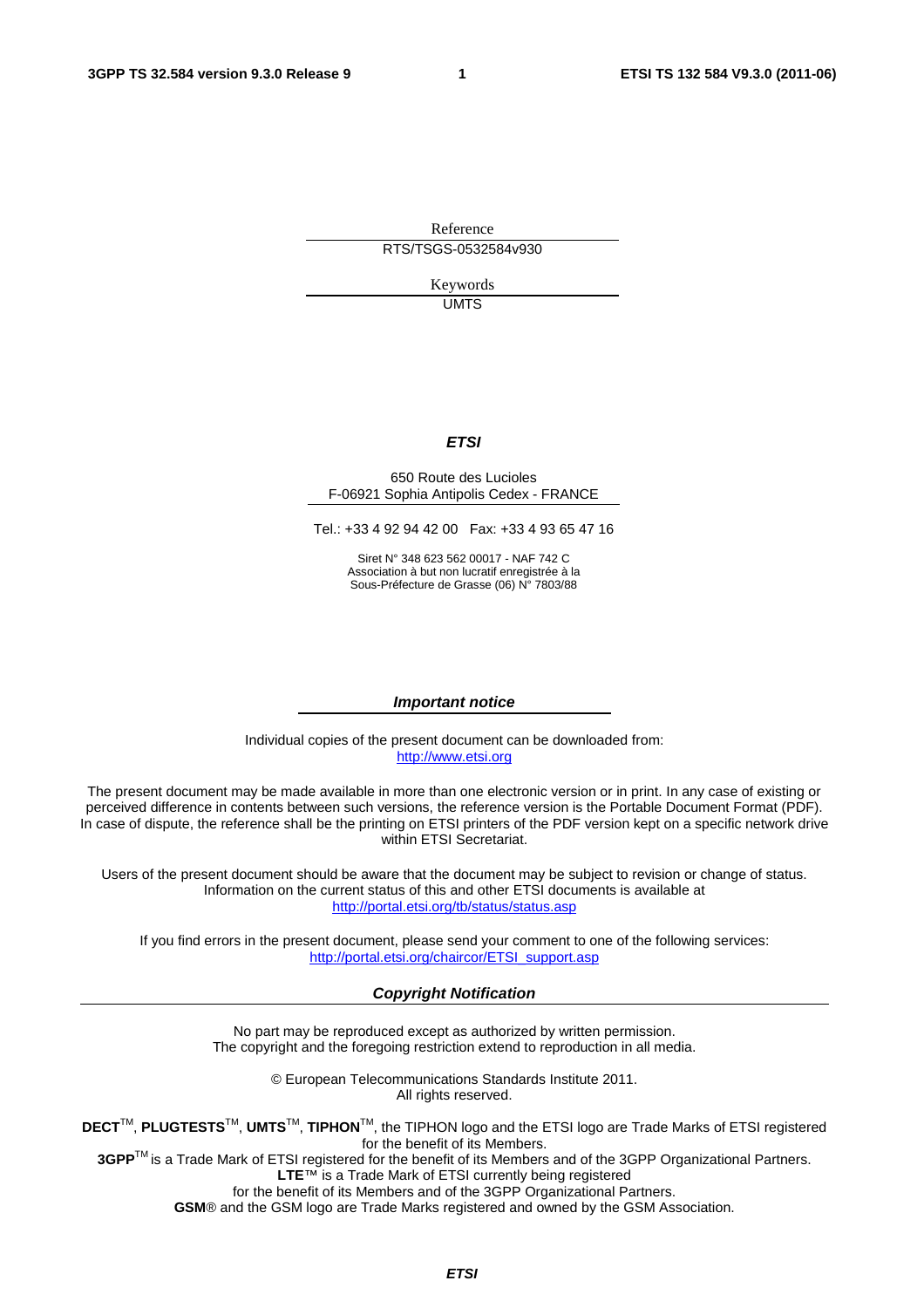## Intellectual Property Rights

IPRs essential or potentially essential to the present document may have been declared to ETSI. The information pertaining to these essential IPRs, if any, is publicly available for **ETSI members and non-members**, and can be found in ETSI SR 000 314: *"Intellectual Property Rights (IPRs); Essential, or potentially Essential, IPRs notified to ETSI in respect of ETSI standards"*, which is available from the ETSI Secretariat. Latest updates are available on the ETSI Web server [\(http://webapp.etsi.org/IPR/home.asp\)](http://webapp.etsi.org/IPR/home.asp).

Pursuant to the ETSI IPR Policy, no investigation, including IPR searches, has been carried out by ETSI. No guarantee can be given as to the existence of other IPRs not referenced in ETSI SR 000 314 (or the updates on the ETSI Web server) which are, or may be, or may become, essential to the present document.

### Foreword

This Technical Specification (TS) has been produced by ETSI 3rd Generation Partnership Project (3GPP).

The present document may refer to technical specifications or reports using their 3GPP identities, UMTS identities or GSM identities. These should be interpreted as being references to the corresponding ETSI deliverables.

The cross reference between GSM, UMTS, 3GPP and ETSI identities can be found under [http://webapp.etsi.org/key/queryform.asp.](http://webapp.etsi.org/key/queryform.asp)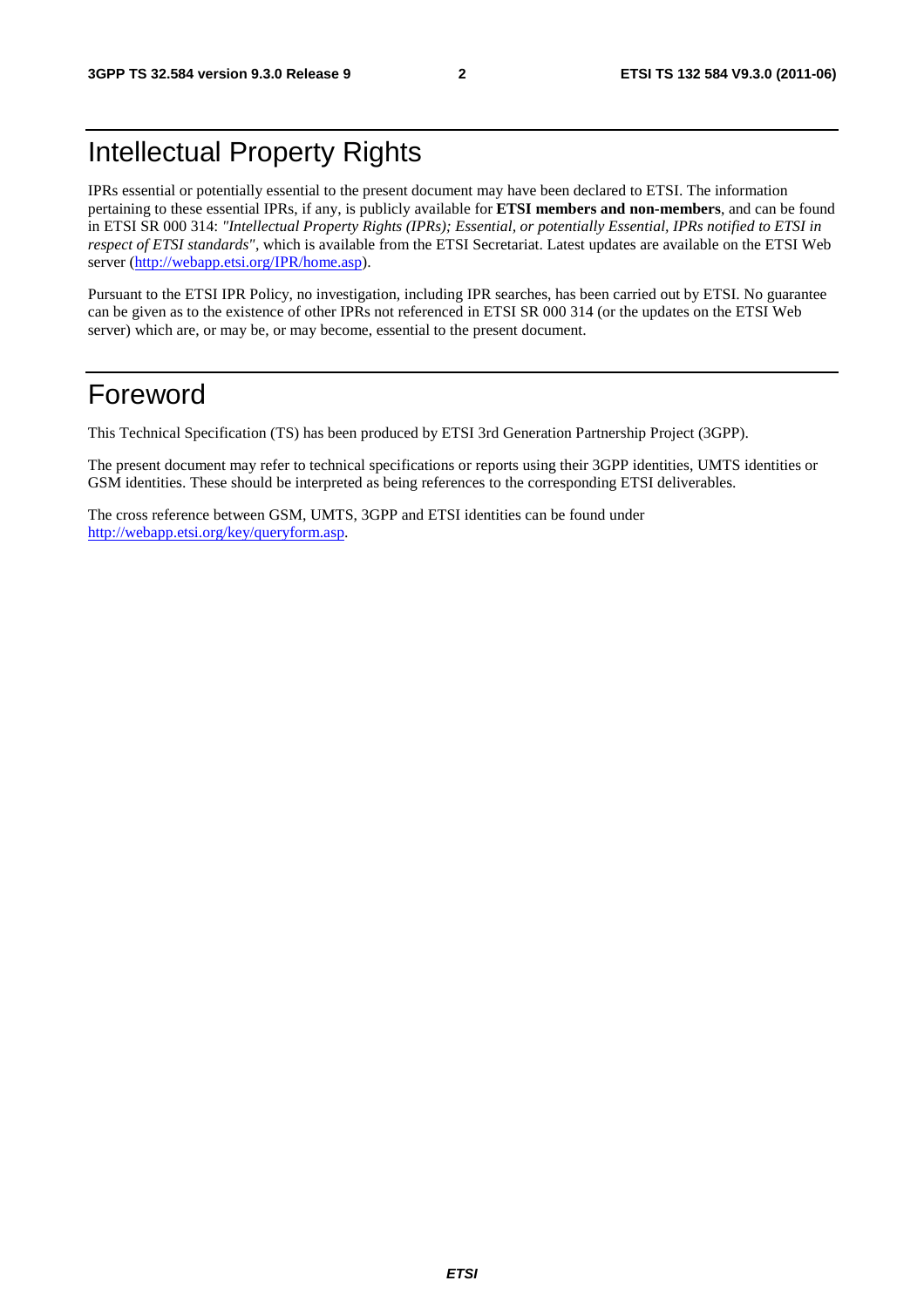$\mathbf{3}$ 

## Contents

| 1              |                               |  |  |  |  |  |
|----------------|-------------------------------|--|--|--|--|--|
| 2              |                               |  |  |  |  |  |
| 3              |                               |  |  |  |  |  |
| 3.1<br>3.2     |                               |  |  |  |  |  |
| $\overline{4}$ |                               |  |  |  |  |  |
| 4.1            |                               |  |  |  |  |  |
| 4.2            |                               |  |  |  |  |  |
| 4.2.1          |                               |  |  |  |  |  |
| 4.2.2          |                               |  |  |  |  |  |
| 4.2.3          |                               |  |  |  |  |  |
| 5              |                               |  |  |  |  |  |
| 5.1            |                               |  |  |  |  |  |
| 5.2            |                               |  |  |  |  |  |
| 5.2.1          |                               |  |  |  |  |  |
| 5.2.2          |                               |  |  |  |  |  |
| 5.2.2          |                               |  |  |  |  |  |
|                | <b>Annex A (informative):</b> |  |  |  |  |  |
| A.1            |                               |  |  |  |  |  |
| A.2            |                               |  |  |  |  |  |
|                | <b>Annex B</b> (informative): |  |  |  |  |  |
|                | <b>Annex C</b> (informative): |  |  |  |  |  |
|                |                               |  |  |  |  |  |
|                |                               |  |  |  |  |  |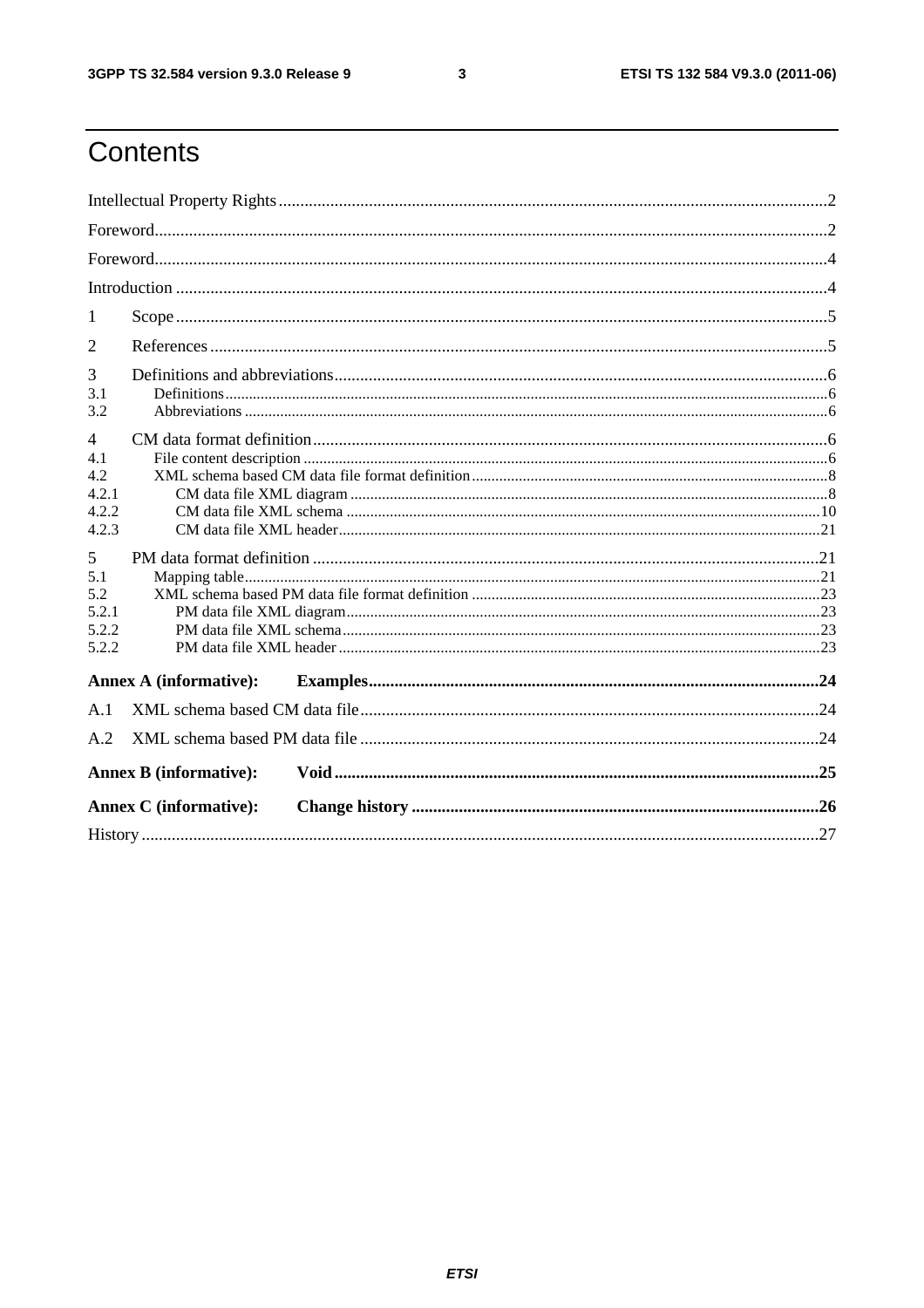## Foreword

This Technical Specification has been produced by the 3<sup>rd</sup> Generation Partnership Project (3GPP).

The contents of the present document are subject to continuing work within the TSG and may change following formal TSG approval. Should the TSG modify the contents of the present document, it will be re-released by the TSG with an identifying change of release date and an increase in version number as follows:

Version x.y.z

where:

- x the first digit:
	- 1 presented to TSG for information;
	- 2 presented to TSG for approval;
	- 3 or greater indicates TSG approved document under change control.
- y the second digit is incremented for all changes of substance, i.e. technical enhancements, corrections, updates, etc.
- z the third digit is incremented when editorial only changes have been incorporated in the document.

## Introduction

The present document is part of a TS-family covering the 3<sup>rd</sup> Generation Partnership Project Technical Specification Group Services and System Aspects, Telecommunication Management; as identified below:

| 32.581: | "Telecommunications management; Home Node B (HNB) Operations, Administration,<br>Maintenance and Provisioning (OAM&P); Concepts and requirements for Type 1 interface HNB<br>to HNB Management System (HMS)" |
|---------|--------------------------------------------------------------------------------------------------------------------------------------------------------------------------------------------------------------|
| 32.582: | "Telecommunications management; Home Node B (HNB) Operations, Administration,<br>Maintenance and Provisioning (OAM&P); Information model for Type 1 interface HNB to HNB<br>Management System (HMS)"         |
| 32.583: | "Telecommunications management; Home Node B (HNB) Operations, Administration,<br>Maintenance and Provisioning (OAM&P); Procedure flows for Type 1 interface HNB to HNB<br>Management System (HMS)"           |
| 32.584: | "Telecommunications management; Home Node B (HNB) Operations, Administration,<br>Maintenance and Provisioning (OAM&P); XML definitions for Type 1 interface HNB to HNB<br>Management System (HMS)"           |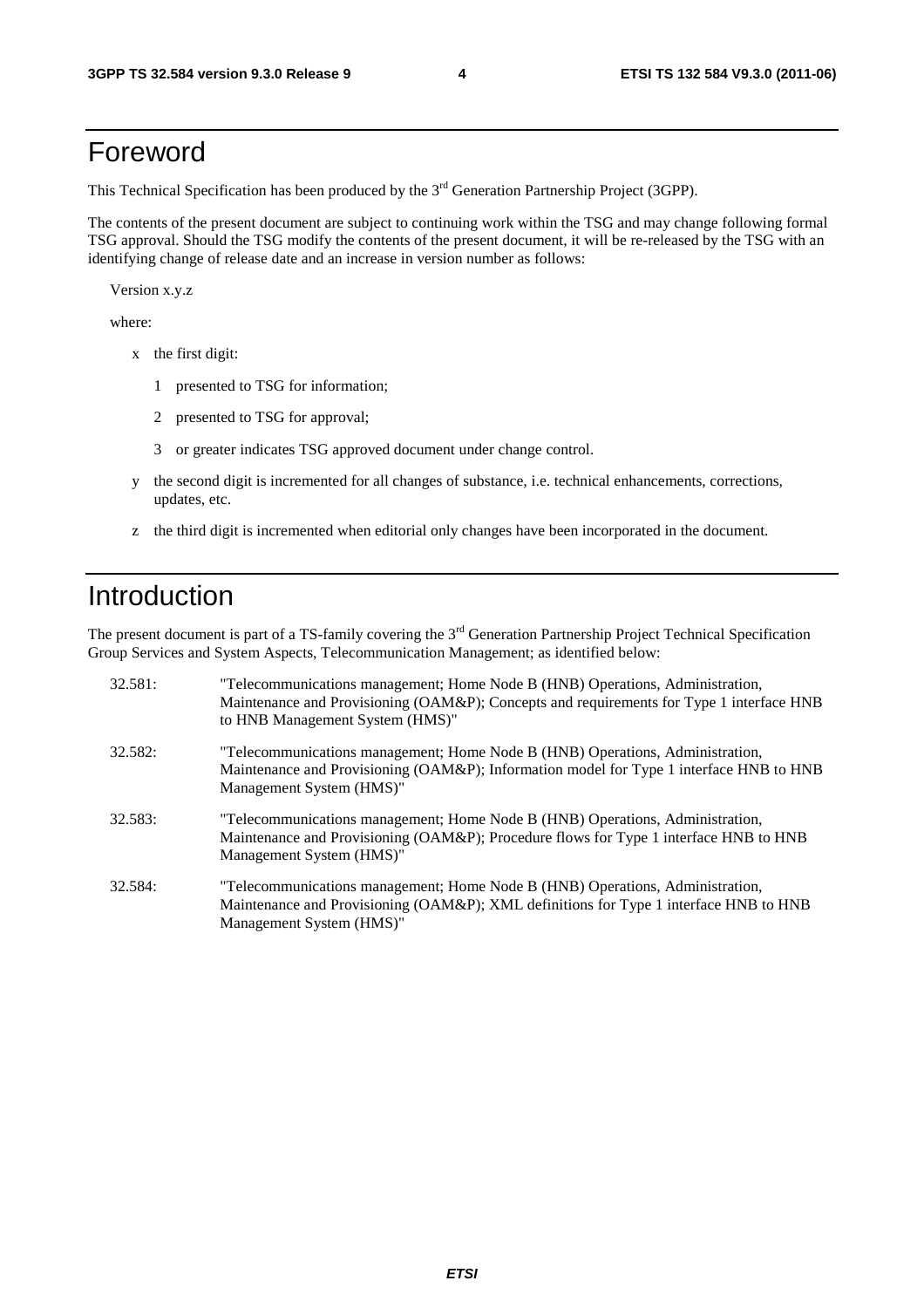### 1 Scope

The present document describes the data format for Configuration Management and Performance Management for Home Node B (HNB). The XML definitions captured in this document shall be met via Type 1 interface between HNB and HNB Management System (HMS).

## 2 References

The following documents contain provisions which, through reference in this text, constitute provisions of the present document.

- References are either specific (identified by date of publication, edition number, version number, etc.) or non-specific.
- For a specific reference, subsequent revisions do not apply.
- For a non-specific reference, the latest version applies. In the case of a reference to a 3GPP document (including a GSM document), a non-specific reference implicitly refers to the latest version of that document *in the same Release as the present document*.
- [1] 3GPP TR 21.905: "Vocabulary for 3GPP Specifications".
- [2] 3GPP TS 32.101: "Telecommunication management; Principles and high level requirements".
- [3] 3GPP TS 32.102: "Telecommunication management; Architecture".
- [4] 3GPP TS 32.300: "Telecommunication management; Configuration Management (CM); Name convention for Managed Objects".
- [5] Void.
- [6] 3GPP TR R3.020, Home (e)NodeB
- [7] TR-069 Amendment 2, CPE WAN Management Protocol v1.1, Broadband Forum
- [8] 3GPP TS 32.435: "Telecommunication management; Performance measurement: eXtensible Markup Language (XML) file format definition"
- [9] 3GPP TS 32.582: "Telecommunications management; Home Node B (HNB) Operations, Administration, Maintenance and Provisioning (OAM&P); Information model for Type 1 interface HNB to HNB Management System (HMS)"
- [10] W3C REC-xml-20001006: "Extensible Markup Language (XML) 1.0 (Second Edition)".
- [11] W3C REC-xmlschema-0-20010502: "XML Schema Part 0: Primer".
- [12] W3C REC-xmlschema-1-20010502: "XML Schema Part 1: Structures".
- [13] W3C REC-xmlschema-2-20010502: "XML Schema Part 2: Datatypes".
- [14] W3C REC-xml-names-19990114: "Namespaces in XML".
- [15] TR-157 Amendment 1 'Component Objects for CWMP', Broadband Forum.
- [16] TR-098 Amendment 2, "Internet Gateway Device Data Model for TR-069", Broadband Forum
- [17] 3GPP TS 32.622: "Telecommunication management; Configuration Management (CM); Generic network resources Integration Reference Point (IRP): Network Resource Model (NRM)".

[18] 3GPP TS 32.772: 'Telecommunication management; Home Node B (HNB) Subsystem (HNS); Integration Reference Point (IRP); Information Service (IS)'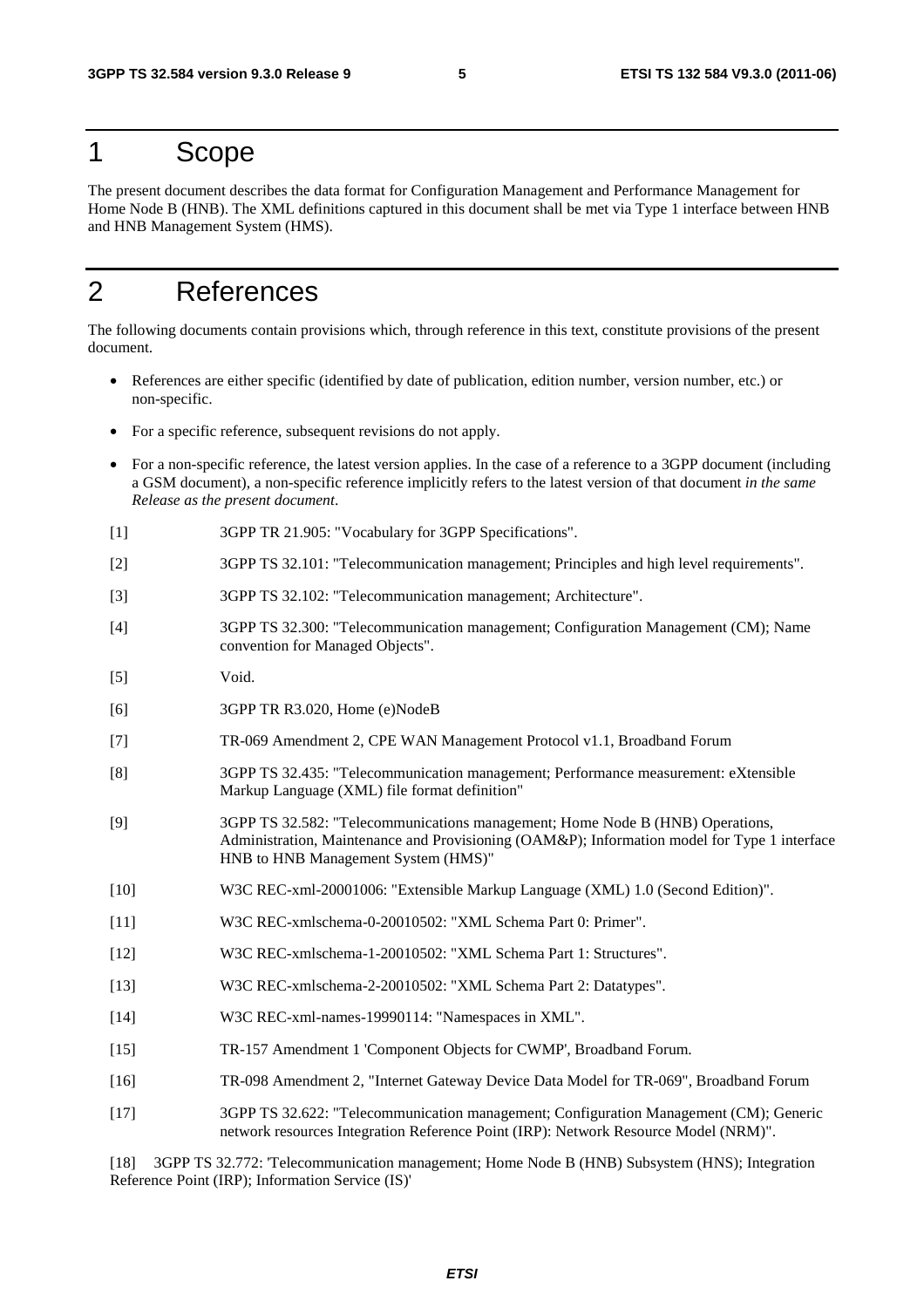- [19] 3GPP TS 22.220: 'Service requirements for Home Node B (HNB) and Home eNode B (HeNB)'
- [20] 3GPP TS 32.432: 'Telecommunication management; Performance measurement: File format definition'

### 3 Definitions and abbreviations

### 3.1 Definitions

For the purposes of the present document, the terms and definitions given in TR 21.905 [1] and the following apply. A term defined in the present document takes precedence over the definition of the same term, if any, in TR 21.905 [1].

**Home NodeB, 3G Home NodeB:** These terms, their derivations and abbreviations are used synonymously throughout this document.

### 3.2 Abbreviations

For the purposes of the present document, the abbreviations given in TR 21.905 [1] and the following apply. An abbreviation defined in the present document takes precedence over the definition of the same abbreviation, if any, in TR 21.905 [1].

| DM           | Domain Manager                             |
|--------------|--------------------------------------------|
| EM           | Element Manager                            |
| <b>FFS</b>   | For Further Study                          |
| <b>HNB</b>   | Home Node B                                |
| <b>HMS</b>   | <b>HNB</b> Management System               |
| <b>IP</b>    | Internet Protocol                          |
| <b>LTE</b>   | Long Term Evolution                        |
| <b>MME</b>   | Mobile Management Entity                   |
| <b>NGMN</b>  | <b>Next Generation Mobile Networks</b>     |
| PnP          | Plug and Play                              |
| <b>SAE</b>   | <b>System Architecture Evolution</b>       |
| <b>SON</b>   | <b>Self-Organising Networks</b>            |
| <b>TBD</b>   | To Be Discussed                            |
| <b>UMTS</b>  | Universal Mobile Telecommunications System |
| <b>UTRAN</b> | <b>UMTS Radio Access Network</b>           |
|              |                                            |

## 4 CM data format definition

This clause describes the format of Configuration Management data.

### 4.1 File content description

Table 4.1 lists all the file content items, provides and explanation of the individual items, and maps the file content items to those used in the XML schema based file format definitions. XML tag attributes are useful where data values bind tightly to its parent element. They have been used where appropriate.

| <b>File Content Item</b> | <b>XML schema based</b><br><b>XML</b> tag | <b>Description</b>                                                                                                                                                                                                                                              |
|--------------------------|-------------------------------------------|-----------------------------------------------------------------------------------------------------------------------------------------------------------------------------------------------------------------------------------------------------------------|
| configDataCollection     | configDataFile                            | This is the top-level tag, which identifies the file as a collection of<br>config data. The file content is made up of a header<br>("configFileHeader"), the collection of configuration items<br>("configData"), and a configfile footer ("configFileFooter"). |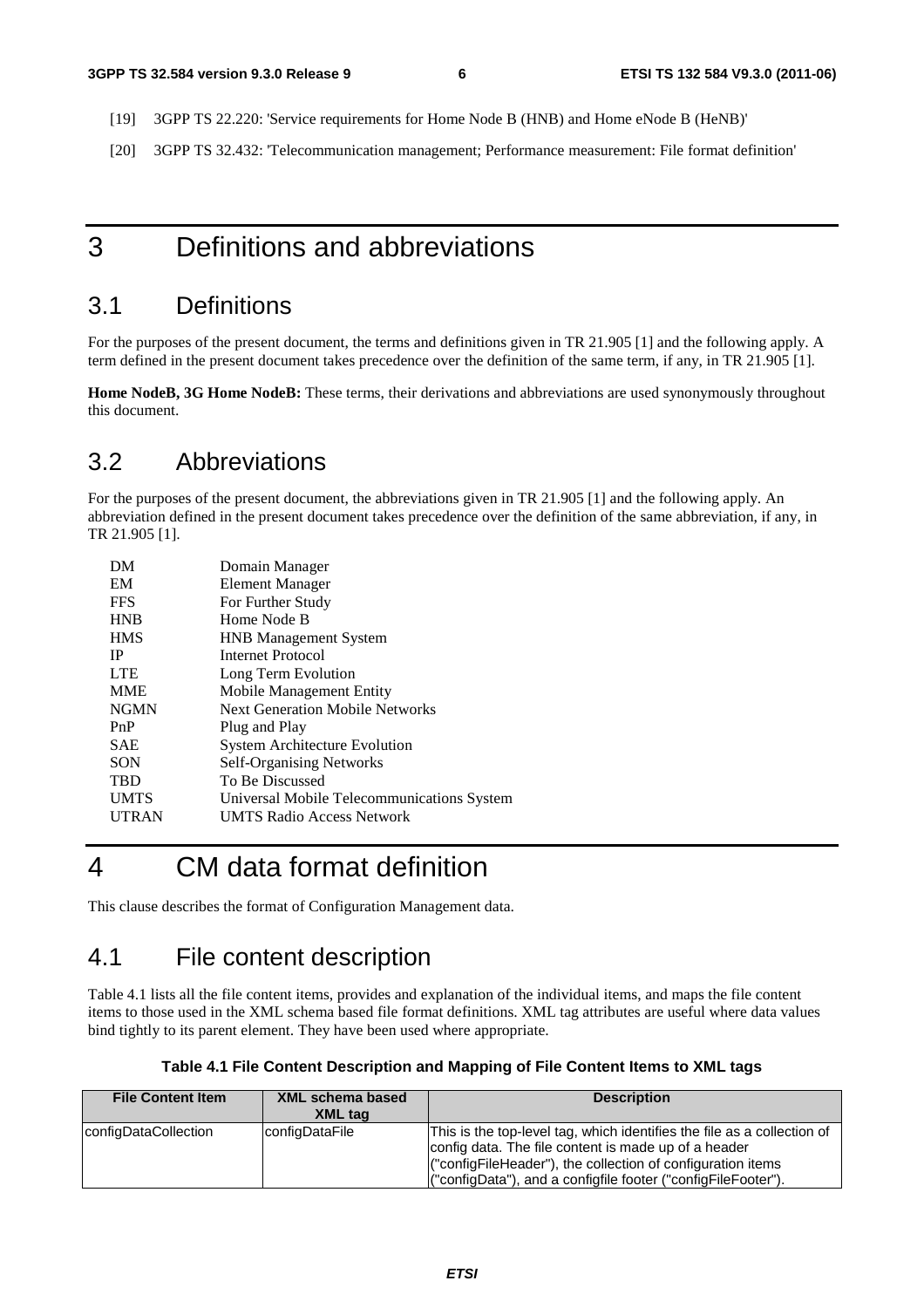| <b>File Content Item</b>                         | <b>XML schema based</b><br><b>XML tag</b> | <b>Description</b>                                                                                                                                                                                                                                                                                                                                                                                                                                                                                                                                                                                                                                                                                                                                                                                |  |  |  |
|--------------------------------------------------|-------------------------------------------|---------------------------------------------------------------------------------------------------------------------------------------------------------------------------------------------------------------------------------------------------------------------------------------------------------------------------------------------------------------------------------------------------------------------------------------------------------------------------------------------------------------------------------------------------------------------------------------------------------------------------------------------------------------------------------------------------------------------------------------------------------------------------------------------------|--|--|--|
| configFileHeader                                 | fileHeader                                | This is the configuration data file header to be inserted in each<br>file. It includes a version indicator, the sendor name, and vendor<br>name of the sending network node.                                                                                                                                                                                                                                                                                                                                                                                                                                                                                                                                                                                                                      |  |  |  |
| configData                                       | configData                                | The "configData" construct represents the sequence of zero or<br>more configuration parameter items contained in the file.<br>Each "configData" element contains the name of the NE ("nEld")<br>and the list of parameters to be created, modified or deleted<br>which pertaining to that NE<br>The "configData" consists of DeviceData, DiagnosticsData, and<br>FAPServiceData                                                                                                                                                                                                                                                                                                                                                                                                                   |  |  |  |
| configFileFooter                                 | fileFooter                                | The configuration data file footer to be inserted in each file. It<br>includes a time stamp, which refers to the time when the file is<br>closed for sending to the NE.                                                                                                                                                                                                                                                                                                                                                                                                                                                                                                                                                                                                                           |  |  |  |
| fileFormatVersion                                | fileHeader<br>fileFormatVersion           | This parameter identifies the file format version applied by the<br>sender. The format version defined in the present document<br>shall be the abridged number and version of this 3GPP<br>document (see below).<br>The abridged number and version of a 3GPP document is<br>constructed from its version specific full reference "3GPP []<br>(yyyy-mm)" by:<br>- removing the leading "3GPP TS"<br>- removing everything including and after the version third digit,<br>representing editorial only changes, together with its preceding<br>dot character<br>from the resulting string, removing leading and trailing white<br>space, replacing every multi character white space by a single<br>space character and changing the case of all characters to<br>uppercase.<br>e.g. "32.584 V8.0" |  |  |  |
| senderName                                       | fileHeader senderName                     | If this is a downloaded file from HMS to HNB, then this attribute<br>shall hold the DN of HMS whose name hierarchy is defined<br>section 6.2.1 of TS 32.772 [18].<br>Example:<br>"DC=a1.companyNN.com,SubNetwork=1,ManagementNode=6,<br>HMSFunction=H3WT2"<br>If this is an uploaded file from HNB to HMS, then this attribute<br>shall hold the DN of HNB. See Note 1 of Table 5.1.<br>See TS 32.300 [4] for definition of DN.                                                                                                                                                                                                                                                                                                                                                                   |  |  |  |
| vendorName<br>neld                               | fileHeader vendorName<br>managedElement   | The "vendorName" identifies the vendor of the equipment that<br>provided the measurement file. The string may be empty (i.e.<br>string size =0) if the "vendorName" is not configured in the<br>sender.<br>For the XML schema based XML format, XML attribute<br>specification "vendorName" may be absent in case the<br>"vendorName" is not configured in the sender.<br>The unique identification of the NE in the system. It includes the                                                                                                                                                                                                                                                                                                                                                      |  |  |  |
|                                                  |                                           | user name ("nEUserName"), the distinguished name<br>("nEDistinguishedName") and the software version<br>("nESoftwareVersion") of the NE.                                                                                                                                                                                                                                                                                                                                                                                                                                                                                                                                                                                                                                                          |  |  |  |
| neUserName<br>managedElement<br>userLabel        |                                           | This is the user definable name ("userLabel") defined for the NE<br>in 3GPP TS 32.622 [17]. The string may be empty (i.e. string<br>size =0) if the "nEUserName" is not configured in the CM<br>applications.<br>For the XML schema based XML format, XML attribute<br>specification "userLabel" may be absent in case the                                                                                                                                                                                                                                                                                                                                                                                                                                                                        |  |  |  |
| neDistinguishedName<br>managedElement<br>localDn |                                           | "nEUserName" is not configured in the CM applications.<br>This attribute shall hold the DN of HNB. See Note 1 of<br>Table 5.1.<br>See TS 32.300 [4] for definition of DN.                                                                                                                                                                                                                                                                                                                                                                                                                                                                                                                                                                                                                         |  |  |  |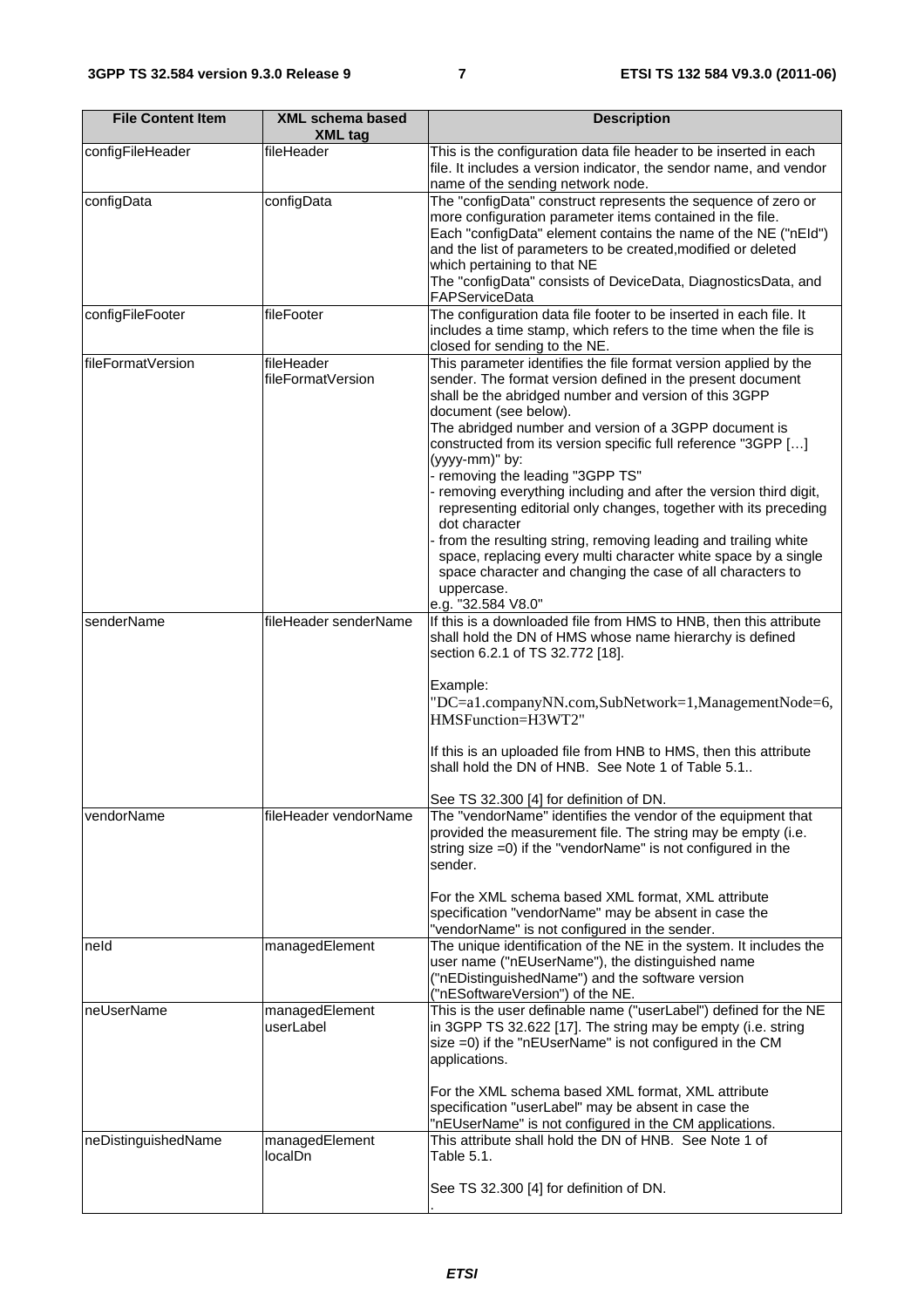| <b>File Content Item</b> | <b>XML schema based</b><br><b>XML tag</b>                                                                                                                                                                                                                                             | <b>Description</b>                                                                                                                                                                                                                                                                                                                                                                                                                  |
|--------------------------|---------------------------------------------------------------------------------------------------------------------------------------------------------------------------------------------------------------------------------------------------------------------------------------|-------------------------------------------------------------------------------------------------------------------------------------------------------------------------------------------------------------------------------------------------------------------------------------------------------------------------------------------------------------------------------------------------------------------------------------|
| neSoftwareVersion        | managedElement<br>swVersion                                                                                                                                                                                                                                                           | This is the software version ("swVersion") defined for the NE in<br>3GPP TS 32.622 [17].<br>This is an optional parameter which allows post-processing<br>systems to take care of vendor specific measurements modified<br>between software versions.<br>For the XML schema based XML format, XML attribute<br>specification "swVersion" may be absent in case the<br>"nESoftwareVersion" is not configured in the CM applications. |
| Modifier                 | configData modifier                                                                                                                                                                                                                                                                   | This element is present if the HMS is required to inform the NE<br>whether the parameter information should be used to create,<br>update or delete an specific object instance on the HNB<br>If not present the NE will assume the modification action is<br>update                                                                                                                                                                 |
| <b>HNBDataParameters</b> | configData DeviceInfo<br>configData<br>ManagementServer<br>configData Time<br><b>FAPService DNPrefix</b><br><b>FAPService FAPControl</b><br>FAPService<br>AccessMgmt<br><b>FAPService CellConfig</b><br><b>FAPService Transport</b><br><b>FAPService REM</b><br><b>FAPService GPS</b> | These elements are present if the HMS requires to modify the<br>specific configuration parameters<br>The XML file format definitions implement the configuration<br>structure and parameter definitions defined in broadband forum<br>3GPP TS 32.582 [9] and TR-098 Amendment 2 [16].                                                                                                                                               |
| timestamp                | fileFooter dataTime                                                                                                                                                                                                                                                                   |                                                                                                                                                                                                                                                                                                                                                                                                                                     |

A vendor MAY extend the standardized parameter list with vendor-specific parameters and objects. Vendor-specific parameters and objects MAY be defined either in a separate naming hierarchy or within the standardized naming hierarchy of the XML File Format.

The name of a vendor-specific parameter or object not contained within another vendor-specific object MUST have the following form to align with the Vendor Specific Parameter Definition of TR-098 Amendment 2 [16].

• X <VENDOR> VendorSpecificName

### 4.2 XML schema based CM data file format definition

### 4.2.1 CM data file XML diagram

Figure 4.1 describes the XML element structure of the CM data file.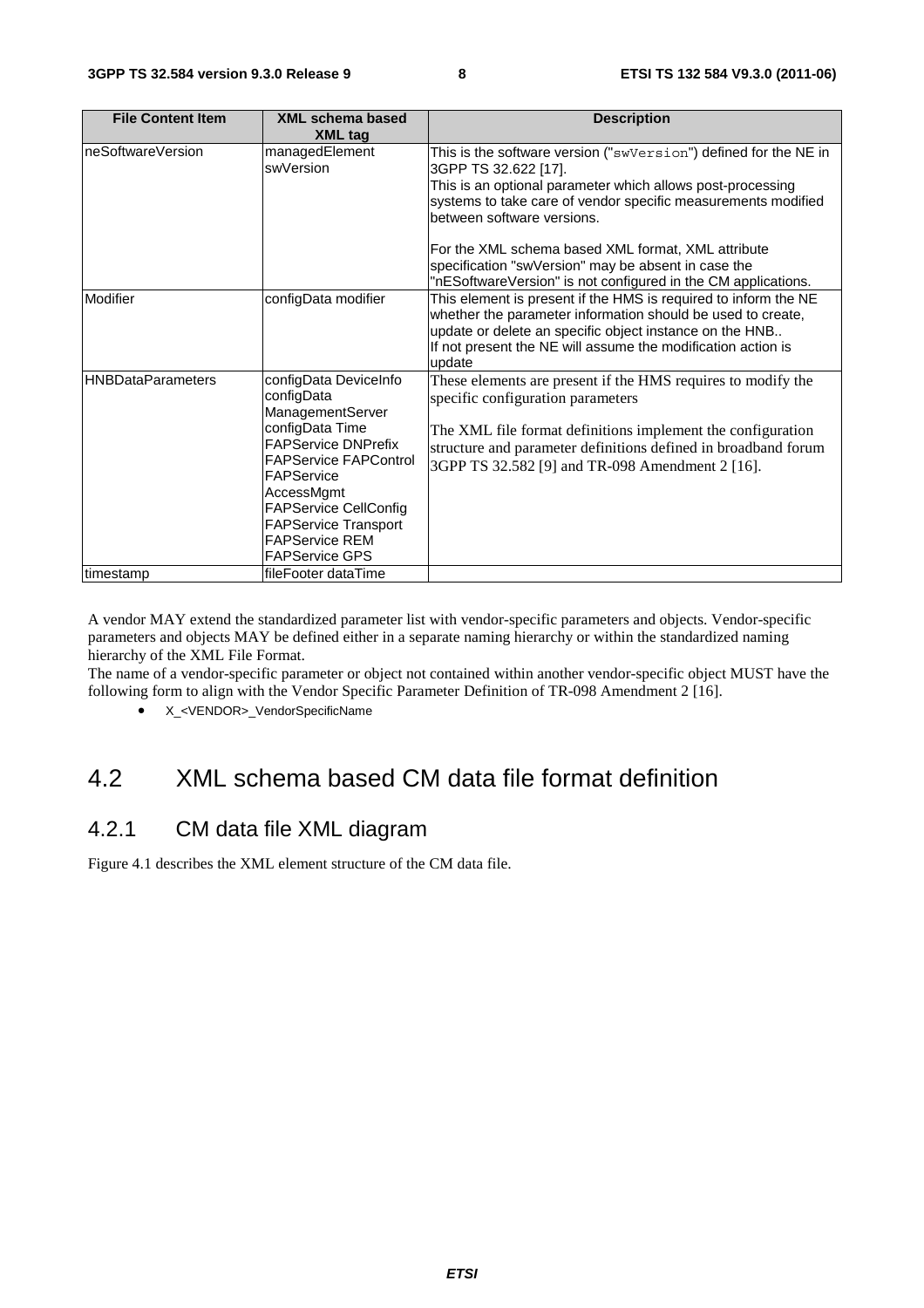

**Figure 4.1: XML diagram of the configuration data file**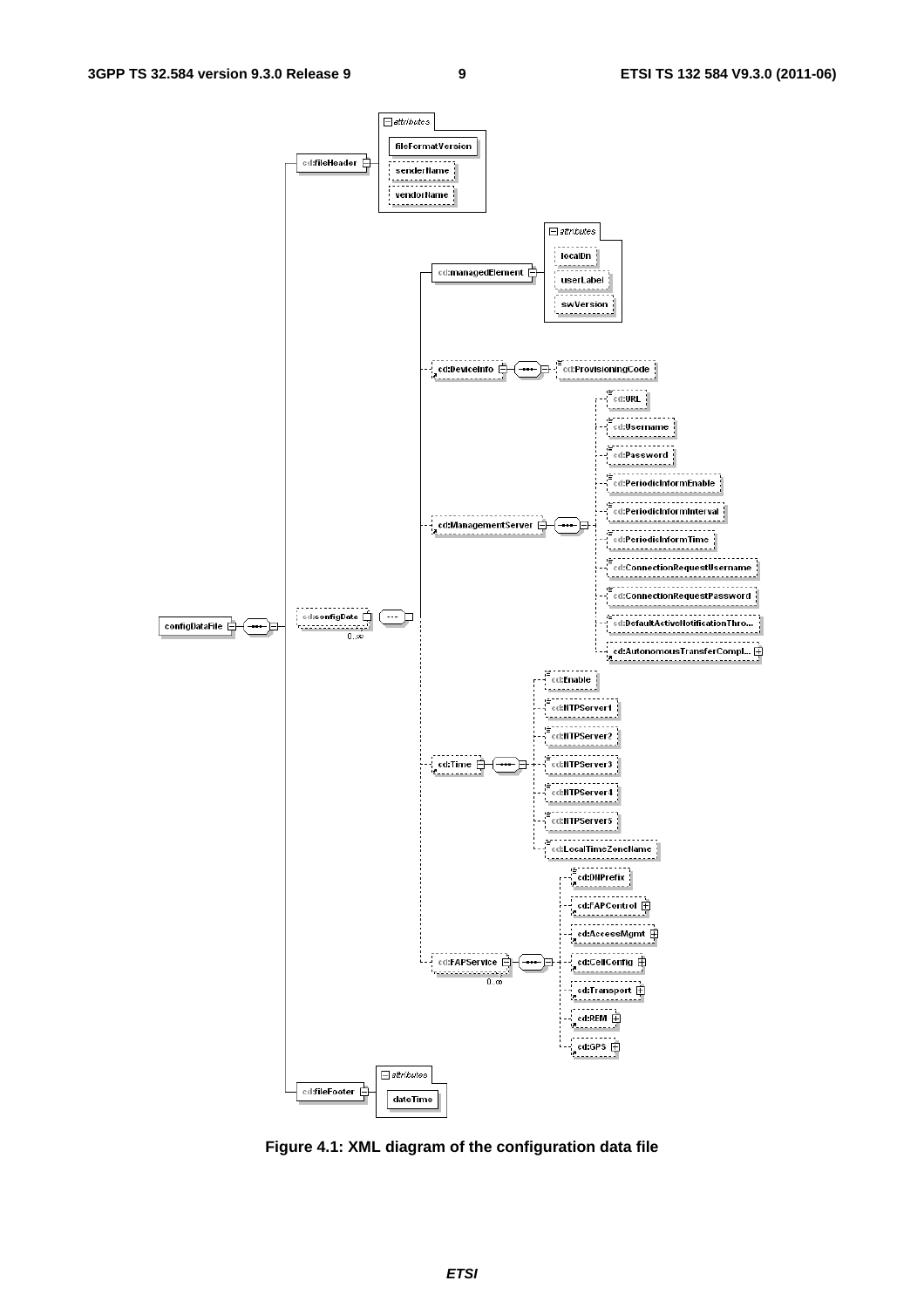### 4.2.2 CM data file XML schema

The following XML schema configData.xsd is the schema for CM data XML files:

```
<?xml version="1.0" encoding="UTF-8"?> 
<! - -
   3GPP TS 32.584 Configuration Data XML file format definition 
   data file XML schema 
  configData.xsd 
--> 
<schema xmlns:cd="http://www.3gpp.org/ftp/specs/archive/32_series/32.584#configData" 
xmlns="http://www.w3.org/2001/XMLSchema" 
targetNamespace="http://www.3gpp.org/ftp/specs/archive/32_series/32.584#configData" 
elementFormDefault="qualified"> 
     <!-- Config data XML elements --> 
     <element name="AccessMode"> 
         <simpleType> 
              <restriction base="string"> 
                  <enumeration value="Open Access"/> 
                  <enumeration value="Closed Access"/> 
                  <enumeration value="Hybrid Access"/> 
              </restriction> 
         </simpleType> 
     </element> 
     <element name="BandIndicator"> 
         <simpleType> 
              <restriction base="string"> 
                  <enumeration value="GSM 850"/> 
                  <enumeration value="GSM 900"/> 
                  <enumeration value="DCS 1800"/> 
                  <enumeration value="PCS 1900"/> 
              </restriction> 
         </simpleType> 
     </element> 
     <element name="InServiceHandling"> 
         <simpleType> 
              <restriction base="string"> 
                  <enumeration value="Immediate"/> 
                  <enumeration value="Delayed"/> 
              </restriction> 
         </simpleType> 
     </element> 
     <element name="MeasurementQuantity-Inter"> 
         <simpleType> 
              <restriction base="string"> 
                  <enumeration value="CPICH Ec/No"/> 
                  <enumeration value="CPICH RSCP"/> 
              </restriction> 
          </simpleType> 
     </element> 
     <element name="MeasurementQuantity-Intra"> 
         <simpleType> 
              <restriction base="string"> 
                  <enumeration value="CPICH Ec/No"/> 
                  <enumeration value="CPICH RSCP"/> 
                  <enumeration value="Pathloss"/> 
              </restriction> 
         </simpleType> 
     </element> 
     <element name="Modifier"> 
         <simpleType> 
              <restriction base="string"> 
                  <enumeration value="create"/> 
                  <enumeration value="delete"/> 
                  <enumeration value="update"/> 
              </restriction> 
          </simpleType> 
     </element> 
     <element name="NonCSGUEAccessDecision"> 
         <simpleType> 
              <restriction base="string"> 
                  <enumeration value="Local"/> 
                  <enumeration value="Query FAP-GW"/> 
                  <enumeration value="By Core"/> 
              </restriction> 
          </simpleType>
```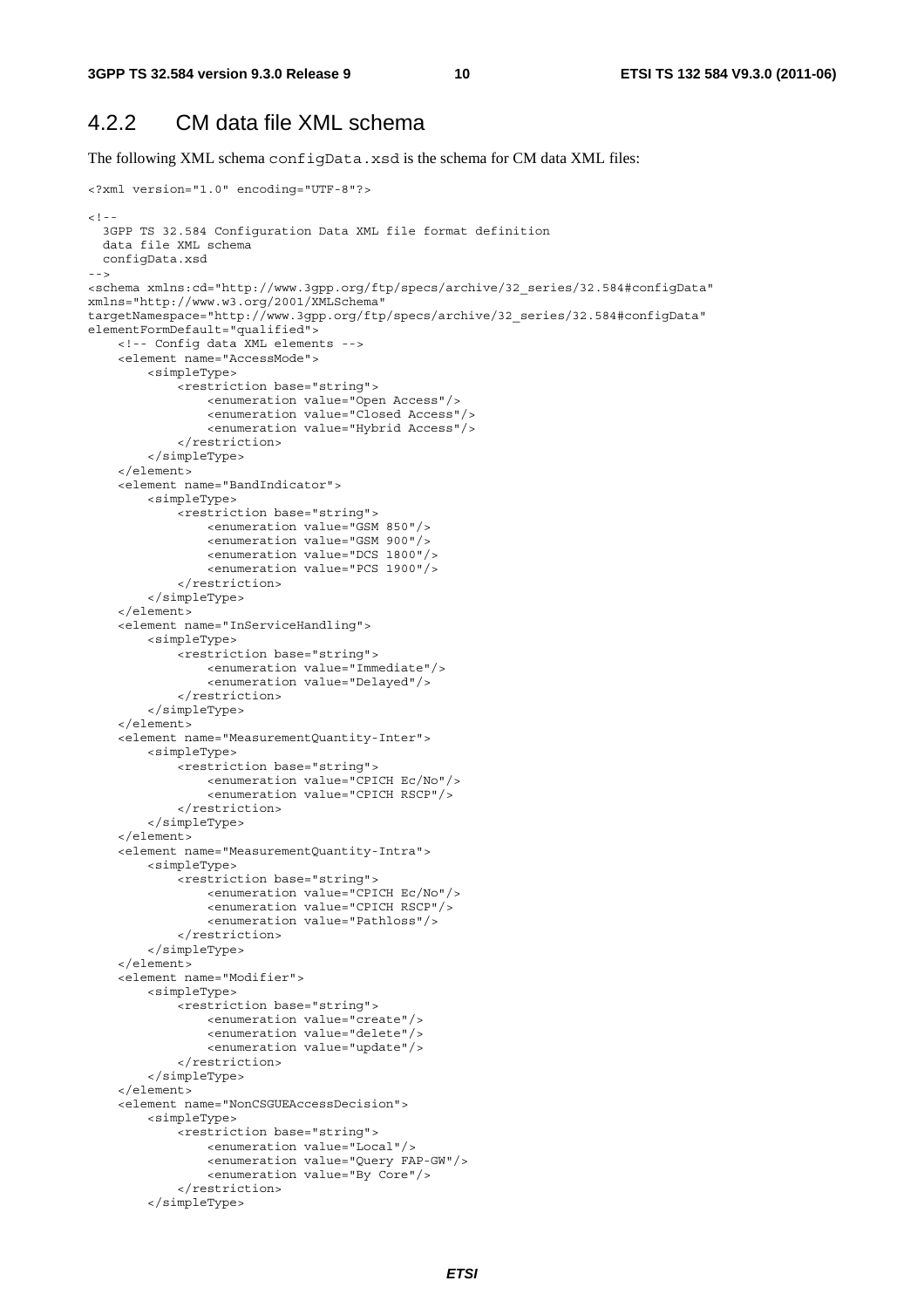### **3GPP TS 32.584 version 9.3.0 Release 9 11 ETSI TS 132 584 V9.3.0 (2011-06)**

```
 </element> 
 <element name="NonHCSTCRMax"> 
     <simpleType> 
         <restriction base="string"> 
              <enumeration value="not used"/> 
              <enumeration value="30"/> 
              <enumeration value="60"/> 
              <enumeration value="120"/> 
              <enumeration value="180"/> 
              <enumeration value="240"/> 
         </restriction> 
     </simpleType> 
 </element> 
 <element name="NonHCSTCRMaxHyst"> 
     <simpleType> 
         <restriction base="string"> 
              <enumeration value="not used"/> 
              <enumeration value="10"/> 
              <enumeration value="20"/> 
              <enumeration value="30"/> 
              <enumeration value="40"/> 
              <enumeration value="50"/> 
              <enumeration value="60"/> 
              <enumeration value="70"/> 
         </restriction> 
     </simpleType> 
 </element> 
 <element name="NumberOfPSCs"> 
     <simpleType> 
         <restriction base="string"> 
              <enumeration value="5"/> 
              <enumeration value="10"/> 
              <enumeration value="15"/> 
              <enumeration value="20"/> 
              <enumeration value="30"/> 
              <enumeration value="40"/> 
              <enumeration value="50"/> 
              <enumeration value="64"/> 
              <enumeration value="80"/> 
              <enumeration value="120"/> 
              <enumeration value="160"/> 
              <enumeration value="256"/> 
              <enumeration value="alltherest"/> 
              <enumeration value="spare3"/> 
              <enumeration value="spare2"/> 
              <enumeration value="spare1"/> 
         </restriction> 
     </simpleType> 
 </element> 
 <element name="PLMNType"> 
     <simpleType> 
         <restriction base="string"> 
              <enumeration value="GSM-MAP"/> 
              <enumeration value="ANSI-41"/> 
         </restriction> 
     </simpleType> 
 </element> 
 <element name="QualityMeasureCPICH"> 
     <simpleType> 
         <restriction base="string"> 
              <enumeration value="Ec/No"/> 
              <enumeration value="RSCP"/> 
         </restriction> 
     </simpleType> 
\epsilon/element>
 <element name="TCRMax"> 
     <simpleType> 
         <restriction base="string"> 
              <enumeration value="not used"/> 
              <enumeration value="30"/> 
              <enumeration value="60"/> 
              <enumeration value="120"/> 
              <enumeration value="180"/> 
              <enumeration value="240"/> 
          </restriction> 
     </simpleType> 
 </element> 
 <element name="TCRMaxHyst">
```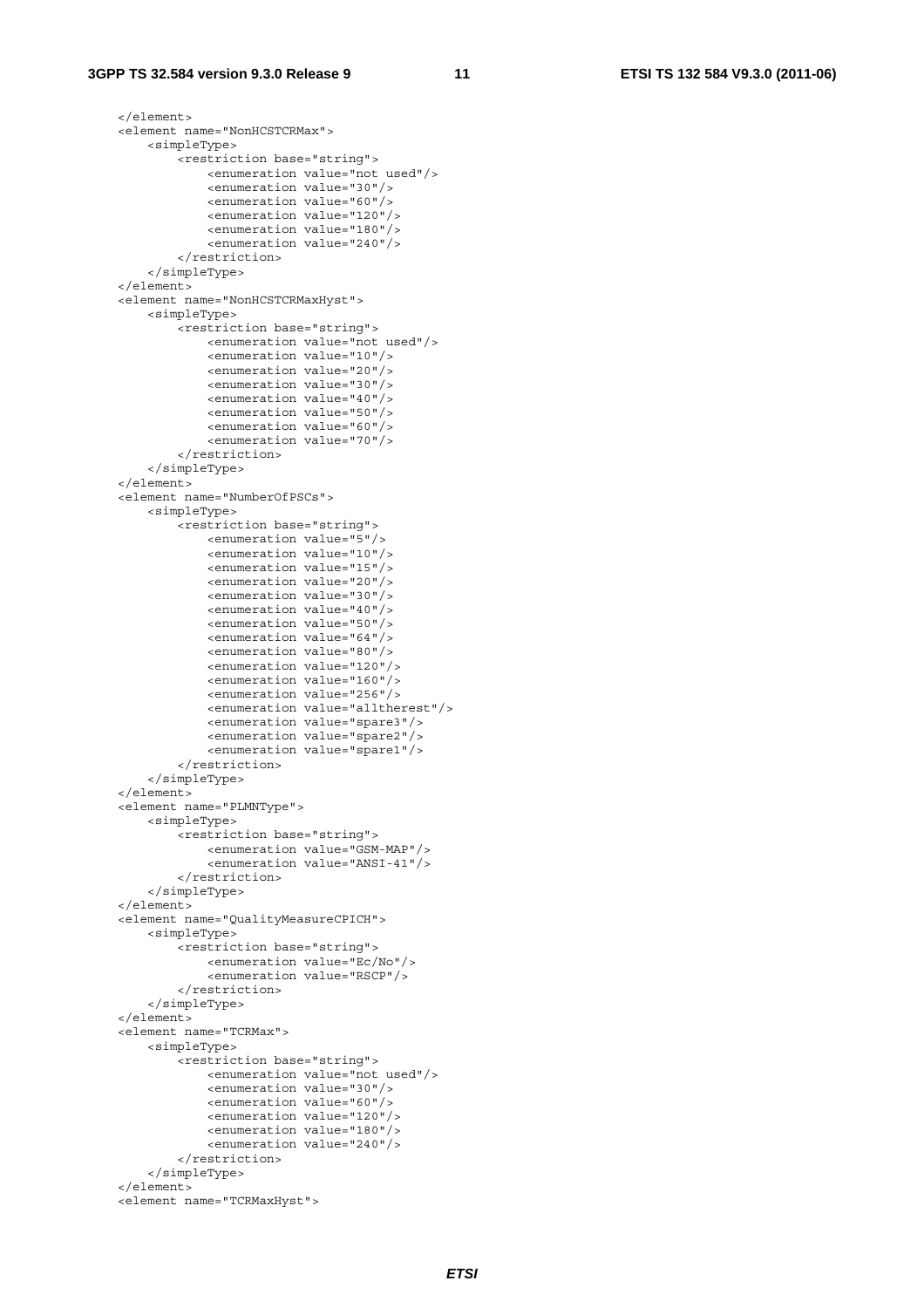<simpleType>

```
 <restriction base="string"> 
                 <enumeration value="not used"/> 
                 <enumeration value="10"/> 
                 <enumeration value="20"/> 
                 <enumeration value="30"/> 
                 <enumeration value="40"/> 
                 <enumeration value="50"/> 
                 <enumeration value="60"/> 
                 <enumeration value="70"/> 
             </restriction> 
         </simpleType> 
    </element> 
    <element name="TransferTypeFilter"> 
         <simpleType> 
             <restriction base="string"> 
                 <enumeration value="Upload"/> 
                 <enumeration value="Download"/> 
                 <enumeration value="Both"/> 
             </restriction> 
         </simpleType> 
    </element> 
    <element name="DeviceInfo"> 
         <complexType> 
             <sequence> 
                 <element name="ProvisioningCode" type="string" minOccurs="0"/> 
             </sequence> 
         </complexType> 
    </element> 
    <element name="AutonomousTransferCompletePolicy"> 
        <complexType> 
             <sequence> 
                .<br><element name="Enable" type="boolean" minOccurs="0"/>
                 <element ref="cd:TransferTypeFilter" minOccurs="0"/> 
                 <element name="FileTypeFilter" type="string" minOccurs="0"/> 
             </sequence> 
         </complexType> 
    </element> 
    <element name="ManagementServer"> 
         <complexType> 
             <sequence> 
                -<br><element name="URL" type="string" minOccurs="0"/>
                 <element name="Username" type="string" minOccurs="0"/> 
                 <element name="Password" type="string" minOccurs="0"/> 
                 <element name="PeriodicInformEnable" type="boolean" minOccurs="0"/> 
                 <element name="PeriodicInformInterval" type="unsignedInt" minOccurs="0"/> 
                 <element name="PeriodicInformTime" type="dateTime" minOccurs="0"/> 
                 <element name="ConnectionRequestUsername" type="string" minOccurs="0"/> 
                 <element name="ConnectionRequestPassword" type="string" minOccurs="0"/> 
                 <element name="DefaultActiveNotificationThrottle" type="unsignedInt" minOccurs="0"/> 
                 <element ref="cd:AutonomousTransferCompletePolicy" minOccurs="0"/> 
             </sequence> 
         </complexType> 
     </element> 
    <element name="Time"> 
        <complexType> 
             <sequence> 
                 <element name="Enable" type="boolean" minOccurs="0"/> 
 <element name="NTPServer1" type="string" minOccurs="0"/> 
 <element name="NTPServer2" type="string" minOccurs="0"/> 
                 <element name="NTPServer3" type="string" minOccurs="0"/> 
                 <element name="NTPServer4" type="string" minOccurs="0"/> 
                 <element name="NTPServer5" type="string" minOccurs="0"/> 
                 <element name="LocalTimeZoneName" type="string" minOccurs="0"/> 
             </sequence> 
         </complexType> 
     </element> 
    <element name="DNPrefix" type="string"/> 
    <element name="Gateway"> 
         <complexType> 
             <sequence> 
                 <element name="SecGWServer1" type="string" minOccurs="0"/> 
                 <element name="SecGWServer2" type="string" minOccurs="0"/> 
 <element name="SecGWServer3" type="string" minOccurs="0"/> 
 <element name="FAPGWServer1" type="string" minOccurs="0"/> 
                 <element name="FAPGWServer2" type="string" minOccurs="0"/> 
                 <element name="FAPGWServer3" type="string" minOccurs="0"/> 
                 <element name="FAPGWPort" type="unsignedInt" minOccurs="0"/>
```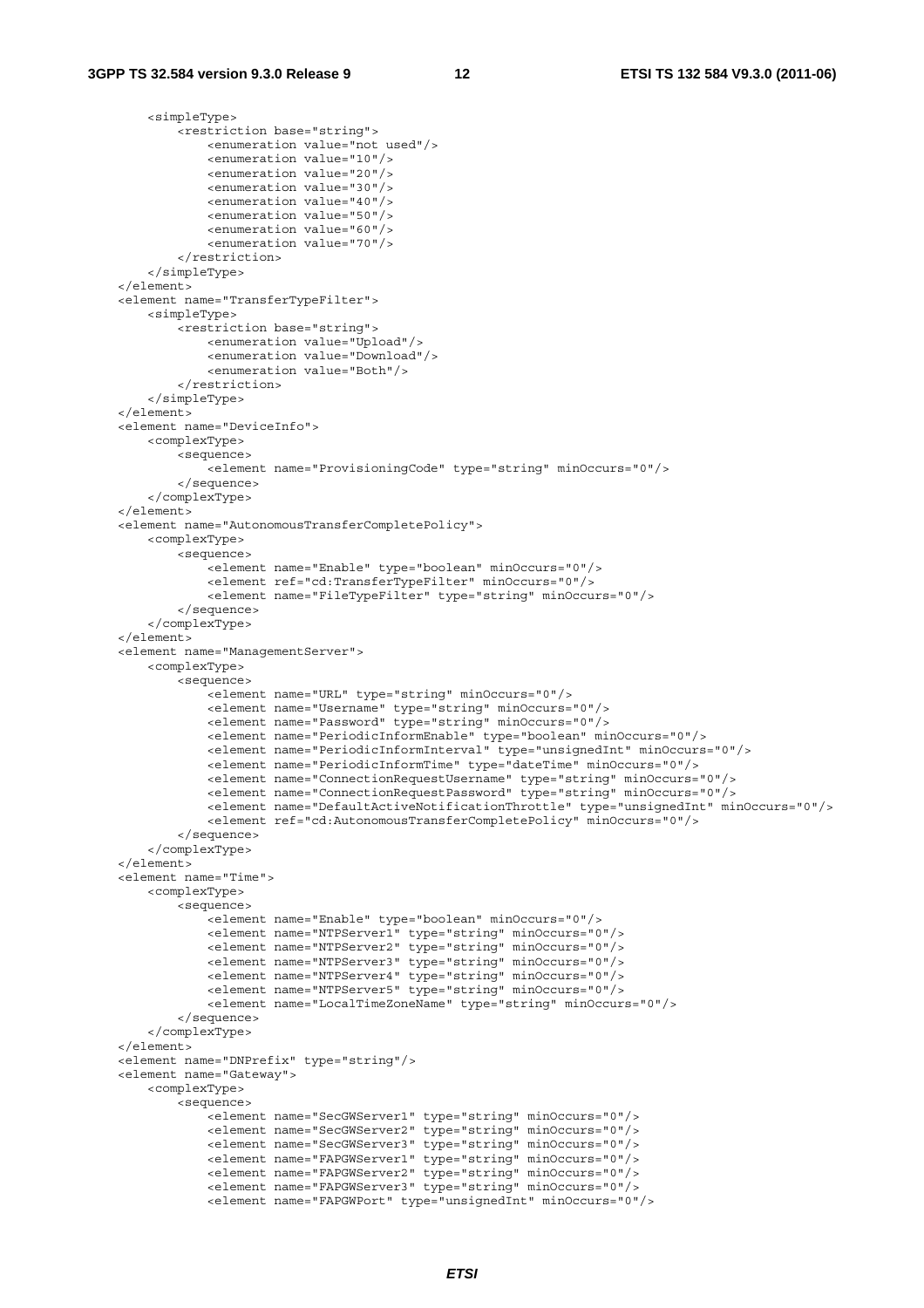```
 </sequence> 
     </complexType> 
 </element> 
 <element name="SelfConfig"> 
     <complexType> 
         <sequence> 
            -<br>-<element name="UARFCNSelfConfigEnable" type="boolean" minOccurs="0"/>
             <element name="PrimaryScramblingCodeSelfConfigEnable" type="boolean" minOccurs="0"/> 
             <element name="MaxFAPTxPowerSelfConfigEnable" type="boolean" minOccurs="0"/> 
              <element name="PCPICHPowerSelfConfigEnable" type="boolean" minOccurs="0"/> 
             <element name="MaxULTxPowerSelfConfigEnable" type="boolean" minOccurs="0"/> 
             <element name="LACRACURASelfConfigEnable" type="boolean" minOccurs="0"/> 
             <element name="NeighborListSelfConfigEnable" type="boolean" minOccurs="0"/> 
              <element name="CellReSelectionSelfConfigEnable" type="boolean" minOccurs="0"/> 
             <element name="IntraFreqMeasSelfConfigEnable" type="boolean" minOccurs="0"/> 
             <element name="InterFreqMeasSelfConfigEnable" type="boolean" minOccurs="0"/> 
             <element name="InterRATMeasSelfConfigEnable" type="boolean" minOccurs="0"/> 
              <element name="UEInternalMeasConfigEnable" type="boolean" minOccurs="0"/> 
         </sequence> 
     </complexType> 
 </element> 
 <element name="UMTS"> 
     <complexType> 
         <sequence> 
            .<br><element ref="cd:SelfConfig" minOccurs="0"/>
              <element ref="cd:Gateway" minOccurs="0"/> 
         </sequence> 
     </complexType> 
 </element> 
 <element name="AdminState" type="boolean"/> 
 <element name="SelfConfigEvents" type="string"/> 
 <element name="EnclosureTamperingDetected" type="boolean"/> 
 <element name="FAPControl"> 
     <complexType> 
         <sequence> 
             <element ref="cd:AdminState" minOccurs="0"/> 
              <element ref="cd:SelfConfigEvents" minOccurs="0"/> 
             <element ref="cd:EnclosureTamperingDetected" minOccurs="0"/> 
             <element ref="cd:UMTS" minOccurs="0"/> 
         </sequence> 
     </complexType> 
 </element> 
 <element name="CSGMembershipDeterminedLocally" type="boolean"/> 
 <element name="HNBName" type="string"/> 
 <element name="HomeZoneName"> 
     <simpleType> 
         <restriction base="string"> 
             <maxLength value="48"/> 
         </restriction> 
      </simpleType> 
 </element> 
 <element name="MaxConcurrentCSGUsers" type="integer"/> 
 <element name="CSGID" type="unsignedInt"/> 
 <element name="AccessControlList" type="string"/> 
 <element name="MemberDetail"> 
     <complexType> 
         <sequence> 
             <element ref="cd:Modifier" minOccurs="0"/> 
              <element name="Enable" type="boolean" minOccurs="0"/> 
             <element name="IMSI" type="string" minOccurs="0"/> 
             <element name="MSISDN" type="string" minOccurs="0"/> 
              <element name="MembershipExpires" type="dateTime" minOccurs="0"/> 
         </sequence> 
     </complexType> 
\epsilon/elements
 <element name="AccessMgmt"> 
     <complexType> 
         <sequence> 
             <element ref="cd:AccessMode" minOccurs="0"/> 
              <element ref="cd:NonCSGUEAccessDecision" minOccurs="0"/> 
              <element ref="cd:CSGMembershipDeterminedLocally" minOccurs="0"/> 
             <element ref="cd:HNBName" minOccurs="0"/> 
             <element ref="cd:HomeZoneName" minOccurs="0"/> 
             <element ref="cd:MaxConcurrentCSGUsers" minOccurs="0"/> 
              <element ref="cd:CSGID" minOccurs="0"/> 
              <element ref="cd:AccessControlList" minOccurs="0"/> 
             <element ref="cd:MemberDetail" minOccurs="0" maxOccurs="unbounded"/> 
         </sequence>
```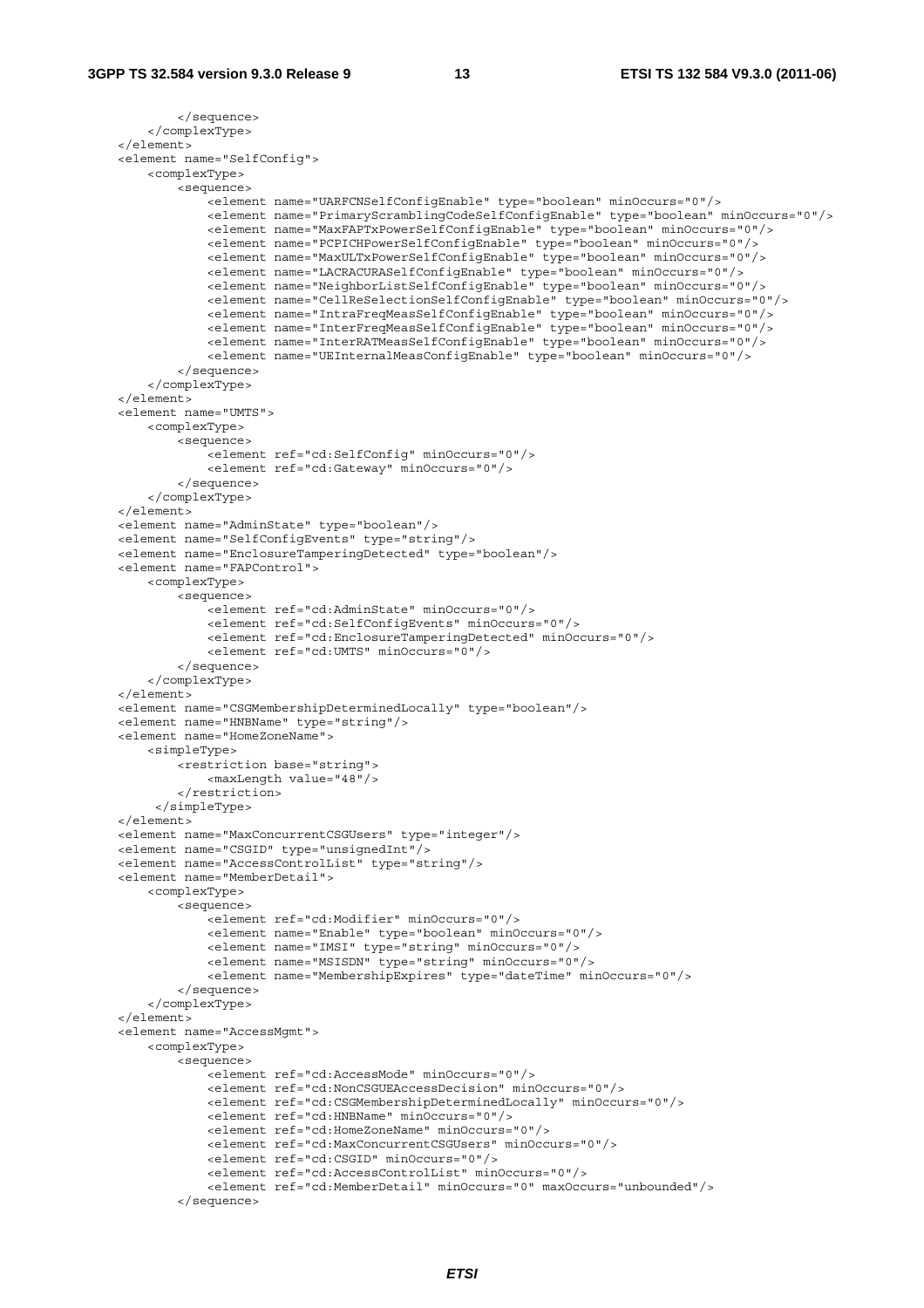```
 </complexType> 
     </element> 
     <element name="CN"> 
         <complexType> 
             <sequence> 
                 <element ref="cd:PLMNType" minOccurs="0"/> 
                  <element name="PLMNID" type="string" minOccurs="0"/> 
                 <element name="EquivPLMNID" type="string" minOccurs="0"/> 
                 <element name="SAC" type="unsignedInt" minOccurs="0"/> 
                  <element name="LACRAC" type="string" minOccurs="0"/> 
                 <element name="CSDomain" minOccurs="0"> 
                      <complexType> 
                          <sequence> 
                              <element name="T3212" type="unsignedInt" minOccurs="0"/> 
                              <element name="IMSIAttachDetachEnable" type="boolean" minOccurs="0"/> 
                          </sequence> 
                      </complexType> 
                  </element> 
                  <element name="PSDomain" minOccurs="0"> 
                      <complexType> 
                          <sequence> 
                              <element name="NetworkModeOperationCombined" type="boolean" 
minOccurs="0"/> 
                          </sequence> 
                      </complexType> 
                 </element> 
             </sequence> 
         </complexType> 
     </element> 
     <element name="CSG"> 
         <complexType> 
             <sequence> 
                .<br><element name="UARFCNDLList" type="string" minOccurs="0"/>
                  <element name="CSGPSCSplitInfo" minOccurs="0"> 
                      <complexType> 
                         <sequence> 
                             -<br><element name="StartPSCRange1Coefficient" type="unsignedInt"
minOccurs="0"/> 
                              <element ref="cd:NumberOfPSCs" minOccurs="0"/> 
                              <element name="PSCRange2Offset" type="unsignedInt" minOccurs="0"/> 
                          </sequence> 
                      </complexType> 
                 </element> 
             </sequence> 
         </complexType> 
     </element> 
     <element name="CellSelection"> 
         <complexType> 
             <sequence> 
                .<br><element ref="cd:QualityMeasureCPICH" minOccurs="0"/>
                  <element name="QqualMin" type="integer" minOccurs="0"/> 
                 <element name="QqualMinOffset" type="unsignedInt" minOccurs="0"/> 
                  <element name="QRxLevMin" type="integer" minOccurs="0"/> 
                  <element name="DeltaQRxLevMin" type="integer" minOccurs="0"/> 
                 <element name="QRxLevMinOffset" type="unsignedInt" minOccurs="0"/> 
 <element name="QHyst1s" type="unsignedInt" minOccurs="0"/> 
 <element name="QHyst2s" type="unsignedInt" minOccurs="0"/> 
                 <element name="TReselections" type="unsignedInt" minOccurs="0"/> 
 <element name="SIntrasearch" type="integer" minOccurs="0"/> 
 <element name="SIntersearch" type="integer" minOccurs="0"/> 
                 <element name="SSearchHCS" type="integer" minOccurs="0"/> 
                  <element name="SSearchRAT" type="integer" minOccurs="0"/> 
                 <element name="SHCSRAT" type="integer" minOccurs="0"/> 
                 <element name="SLimitSearchRAT" type="integer" minOccurs="0"/> 
                 <element ref="cd:NonHCSTCRMax" minOccurs="0"/> 
                 <element name="NonHCSNCR" type="unsignedInt" minOccurs="0"/> 
                  <element ref="cd:NonHCSTCRMaxHyst" minOccurs="0"/> 
                 <element name="QHCS" type="unsignedInt" minOccurs="0"/> 
                 <element name="UseOfHCS" type="boolean" minOccurs="0"/> 
                  <element name="HCSPrio" type="unsignedInt" minOccurs="0"/> 
                  <element ref="cd:TCRMax" minOccurs="0"/> 
                  <element name="NCR" type="unsignedInt" minOccurs="0"/> 
                 <element ref="cd:TCRMaxHyst" minOccurs="0"/> 
                 <element name="UETxPwrMaxRACH" type="integer" minOccurs="0"/> 
             </sequence> 
         </complexType> 
     </element> 
     <element name="RRCTimers">
```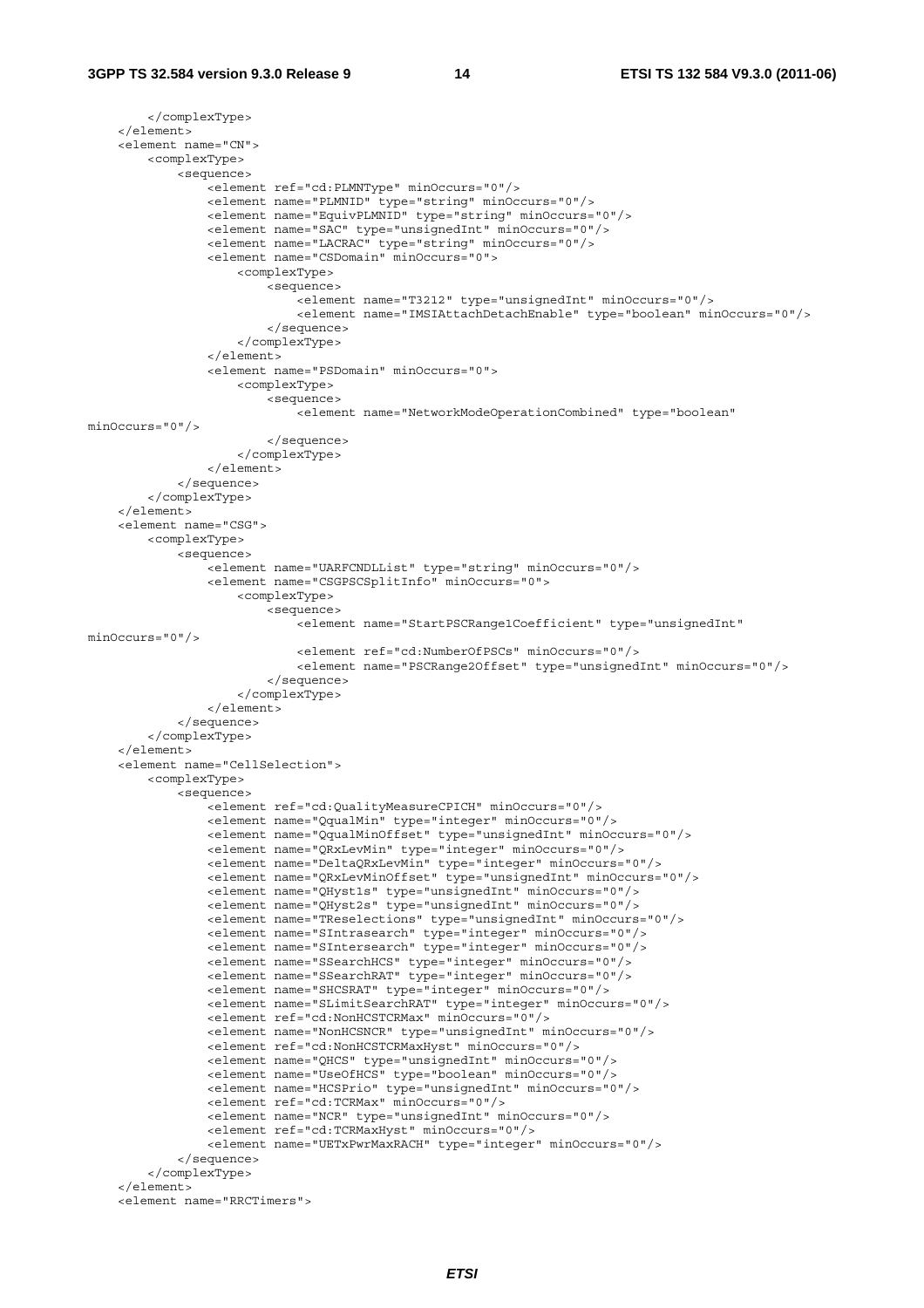```
 <complexType> 
             <sequence> 
                 .<br><element name="T300" type="unsignedInt" minOccurs="0"/>
                  <element name="T301" type="unsignedInt" minOccurs="0"/> 
                  <element name="T302" type="unsignedInt" minOccurs="0"/> 
                  <element name="T304" type="unsignedInt" minOccurs="0"/> 
                  <element name="T305" type="unsignedInt" minOccurs="0"/> 
                  <element name="T307" type="unsignedInt" minOccurs="0"/> 
                  <element name="T308" type="unsignedInt" minOccurs="0"/> 
                  <element name="T309" type="unsignedInt" minOccurs="0"/> 
                  <element name="T310" type="unsignedInt" minOccurs="0"/> 
                  <element name="T311" type="unsignedInt" minOccurs="0"/> 
                  <element name="T312" type="unsignedInt" minOccurs="0"/> 
                  <element name="T313" type="unsignedInt" minOccurs="0"/> 
                  <element name="T314" type="unsignedInt" minOccurs="0"/> 
                  <element name="T315" type="unsignedInt" minOccurs="0"/> 
                  <element name="T316" type="unsignedInt" minOccurs="0"/> 
                  <element name="T317" type="unsignedInt" minOccurs="0"/> 
                  <element name="N300" type="unsignedInt" minOccurs="0"/> 
                  <element name="N301" type="unsignedInt" minOccurs="0"/> 
                  <element name="N302" type="unsignedInt" minOccurs="0"/> 
                  <element name="N304" type="unsignedInt" minOccurs="0"/> 
                  <element name="N310" type="unsignedInt" minOccurs="0"/> 
                  <element name="N312" type="unsignedInt" minOccurs="0"/> 
                  <element name="N313" type="unsignedInt" minOccurs="0"/> 
                  <element name="N315" type="unsignedInt" minOccurs="0"/> 
                  <element name="WaitTime" type="unsignedInt" minOccurs="0"/> 
             </sequence> 
         </complexType> 
   \geq/element\sim <element name="DRX"> 
         <complexType> 
             <sequence> 
                  <element name="DRXCycleLengthCoefficientCS" type="unsignedInt" minOccurs="0"/> 
                  <element name="DRXCycleLengthCoefficientPS" type="unsignedInt" minOccurs="0"/> 
                  <element name="UTRANDRXCycleLengthCoefficient" type="unsignedInt" minOccurs="0"/> 
             </sequence> 
         </complexType> 
     </element> 
     <element name="PowerControl"> 
         <complexType> 
             <sequence> 
                  <element name="ConstantValue" type="integer" minOccurs="0"/> 
                  <element name="PowerRampStepUp" type="unsignedInt" minOccurs="0"/> 
                  <element name="PreambleRetransMax" type="unsignedInt" minOccurs="0"/> 
                  <element name="PersistenceScaleFactor" type="unsignedInt" minOccurs="0"/> 
                  <element name="MMax" type="unsignedInt" minOccurs="0"/> 
                  <element name="NB01Min" type="unsignedInt" minOccurs="0"/> 
                  <element name="NB01Max" type="unsignedInt" minOccurs="0"/> 
             </sequence> 
         </complexType> 
     </element> 
     <element name="CellRestriction"> 
         <complexType> 
             <sequence> 
                  <element name="CellBarred" type="boolean" minOccurs="0"/> 
                  <element name="IntraFreqCellReselectionIndicator" type="boolean" minOccurs="0"/> 
                  <element name="TBarred" type="unsignedInt" minOccurs="0"/> 
                  <element name="AccessClassBarredListCS" type="string" minOccurs="0"/> 
                  <element name="AccessClassBarredListPS" type="string" minOccurs="0"/> 
                  <element name="CellReservedForOperatorUse" type="boolean" minOccurs="0"/> 
             </sequence> 
         </complexType> 
    </element> 
     <element name="IntraFreqMeas"> 
         <complexType> 
             <sequence> 
                 <element ref="cd:MeasurementQuantity-Intra" minOccurs="0"/> 
                  <element name="FilterCoefficient" type="unsignedInt" minOccurs="0"/> 
                  <element name="IntraFrequencyEventIdentity" type="string" minOccurs="0"/> 
                  <element name="TriggeringCondition2Event1a" type="string" minOccurs="0"/> 
                  <element name="TriggeringCondition1Event1b" type="string" minOccurs="0"/> 
                  <element name="TriggeringCondition2Event1e" type="string" minOccurs="0"/> 
                  <element name="TriggeringCondition1Event1f" type="string" minOccurs="0"/> 
 <element name="ReportingRangeEvent1a" type="unsignedInt" minOccurs="0"/> 
 <element name="ReportingRangeEvent1b" type="unsignedInt" minOccurs="0"/> 
                  <element name="WeightingFactorEvent1a" type="unsignedInt" minOccurs="0"/> 
                 \text{N} . The main term is the set of the set of the set of the set of the set of the set of the set of the set of the set of the set of the set of the set of the set of the set of the set of the set of the set of the set
```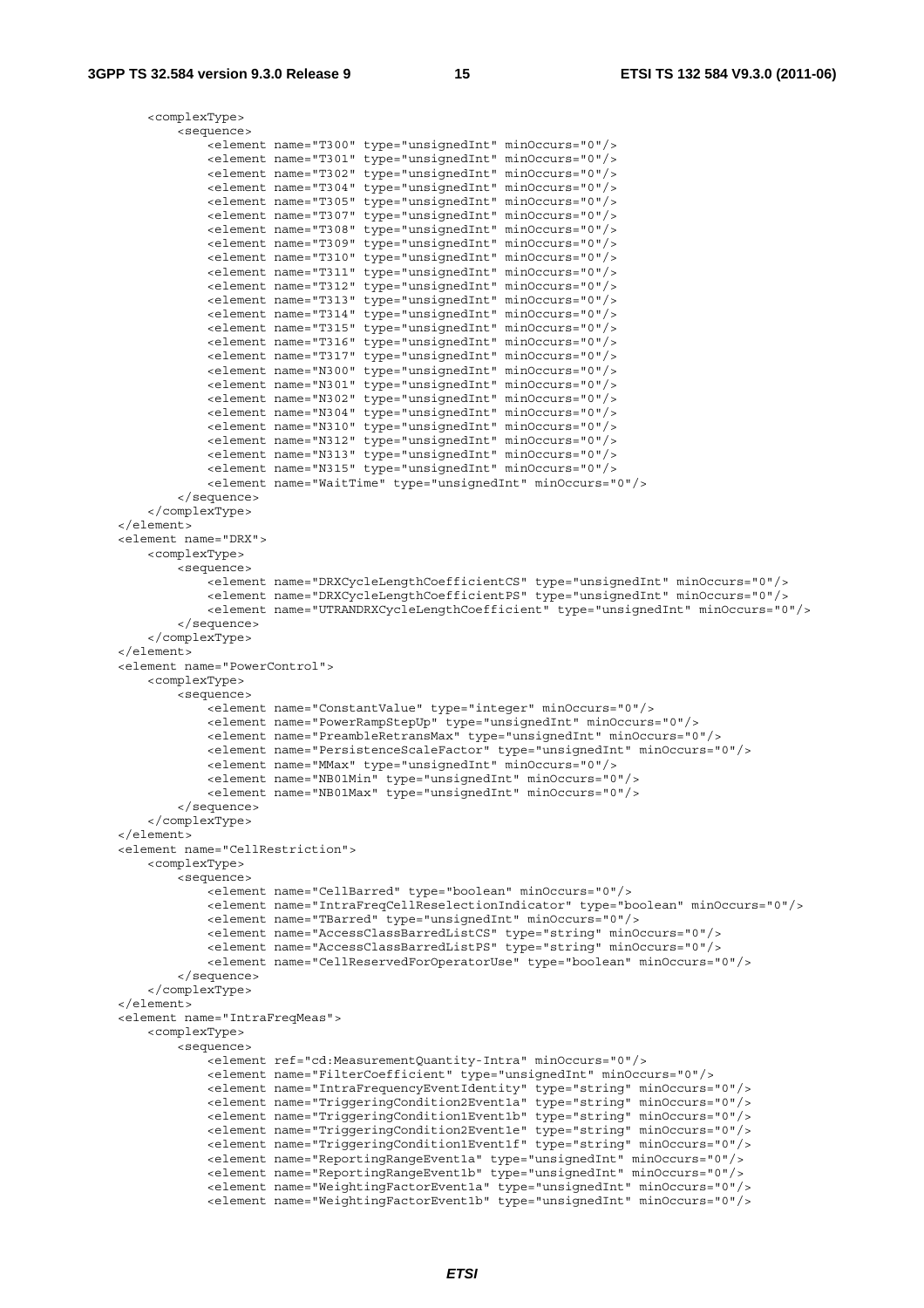```
 <element name="ReportDeactivationThresholdEvent1a" type="unsignedInt" 
minOccurs="0"/> 
                 <element name="ReportingAmountEvent1a" type="integer" minOccurs="0"/> 
                 <element name="ReportingAmountEvent1c" type="integer" minOccurs="0"/> 
                 <element name="ReportingIntervalEvent1a" type="unsignedInt" minOccurs="0"/> 
                 <element name="ReportingIntervalEvent1c" type="unsignedInt" minOccurs="0"/> 
 <element name="HysteresisEvent1a" type="unsignedInt" minOccurs="0"/> 
 <element name="HysteresisEvent1b" type="unsignedInt" minOccurs="0"/> 
                 <element name="HysteresisEvent1c" type="unsignedInt" minOccurs="0"/> 
                 <element name="HysteresisEvent1e" type="unsignedInt" minOccurs="0"/> 
                 <element name="HysteresisEvent1f" type="unsignedInt" minOccurs="0"/> 
 <element name="TimeToTriggerEvent1a" type="unsignedInt" minOccurs="0"/> 
 <element name="TimeToTriggerEvent1b" type="unsignedInt" minOccurs="0"/> 
                 <element name="TimeToTriggerEvent1c" type="unsignedInt" minOccurs="0"/> 
 <element name="TimeToTriggerEvent1e" type="unsignedInt" minOccurs="0"/> 
 <element name="TimeToTriggerEvent1f" type="unsignedInt" minOccurs="0"/> 
 <element name="ThresholdUsedFrequencyEvent1e" type="integer" minOccurs="0"/> 
 <element name="ThresholdUsedFrequencyEvent1f" type="integer" minOccurs="0"/> 
                 <element name="ReplacementActivationThresholdEvent1c" type="unsignedInt" 
minOccurs="0"/> 
            </sequence> 
         </complexType> 
     </element> 
     <element name="InterFreqMeas"> 
         <complexType> 
             <sequence> 
                 <element ref="cd:MeasurementQuantity-Inter" minOccurs="0"/> 
                 <element name="FilterCoefficient" type="unsignedInt" minOccurs="0"/> 
                 <element name="InterFrequencyEventIdentity" type="string" minOccurs="0"/> 
                 <element name="WeightingFactorEvent2a" type="unsignedInt" minOccurs="0"/> 
                 <element name="WeightingFactorEvent2b" type="unsignedInt" minOccurs="0"/> 
                 <element name="WeightingFactorEvent2d" type="unsignedInt" minOccurs="0"/> 
                 <element name="WeightingFactorEvent2f" type="unsignedInt" minOccurs="0"/> 
                 <element name="HysteresisEvent2a" type="unsignedInt" minOccurs="0"/> 
                 <element name="HysteresisEvent2b" type="unsignedInt" minOccurs="0"/> 
 <element name="HysteresisEvent2d" type="unsignedInt" minOccurs="0"/> 
 <element name="HysteresisEvent2f" type="unsignedInt" minOccurs="0"/> 
 <element name="TimeToTriggerEvent2a" type="unsignedInt" minOccurs="0"/> 
 <element name="TimeToTriggerEvent2b" type="unsignedInt" minOccurs="0"/> 
                 <element name="TimeToTriggerEvent2d" type="unsignedInt" minOccurs="0"/> 
                 <element name="TimeToTriggerEvent2f" type="unsignedInt" minOccurs="0"/> 
                 <element name="ThresholdUsedFrequencyEvent2b" type="integer" minOccurs="0"/> 
                 <element name="ThresholdUsedFrequencyEvent2d" type="integer" minOccurs="0"/> 
                 <element name="ThresholdUsedFrequencyEvent2f" type="integer" minOccurs="0"/> 
             </sequence> 
         </complexType> 
     </element> 
     <element name="InterRATMeas"> 
         <complexType> 
             <sequence> 
                -<br>-<element name="GSMFilterCoefficient" type="unsignedInt" minOccurs="0"/>
                 <element name="BSICVerificationRequired" type="boolean" minOccurs="0"/> 
                 <element name="WeightingFactor" type="unsignedInt" minOccurs="0"/> 
                 <element name="Hysteresis" type="unsignedInt" minOccurs="0"/> 
                 <element name="TimeToTrigger" type="unsignedInt" minOccurs="0"/> 
                 <element name="ThresholdOwnSystem" type="integer" minOccurs="0"/> 
                 <element name="ThresholdOtherSystem" type="integer" minOccurs="0"/> 
             </sequence> 
         </complexType> 
    \epsilon/element>
     <element name="UEInternalMeas"> 
         <complexType> 
             <sequence> 
                 <element name="FilterCoefficient" type="unsignedInt" minOccurs="0"/> 
                 <element name="UETxPwrThresholdEvent6a" type="integer" minOccurs="0"/> 
                 <element name="TimeToTriggerEvent6a" type="unsignedInt" minOccurs="0"/> 
                 <element name="UETxPwrThresholdEvent6b" type="integer" minOccurs="0"/> 
                 <element name="TimeToTriggerEvent6b" type="unsignedInt" minOccurs="0"/> 
             </sequence> 
         </complexType> 
     </element> 
     <element name="RF"> 
        <complexType> 
             <sequence> 
                 <element name="UARFCNDL" type="string" minOccurs="0"/> 
                 <element name="UARFCNDLToProtect" type="string" minOccurs="0"/> 
                 <element name="PrimaryScramblingCode" type="string" minOccurs="0"/> 
                 <element name="MaxFAPTxPower" type="string" minOccurs="0"/>
```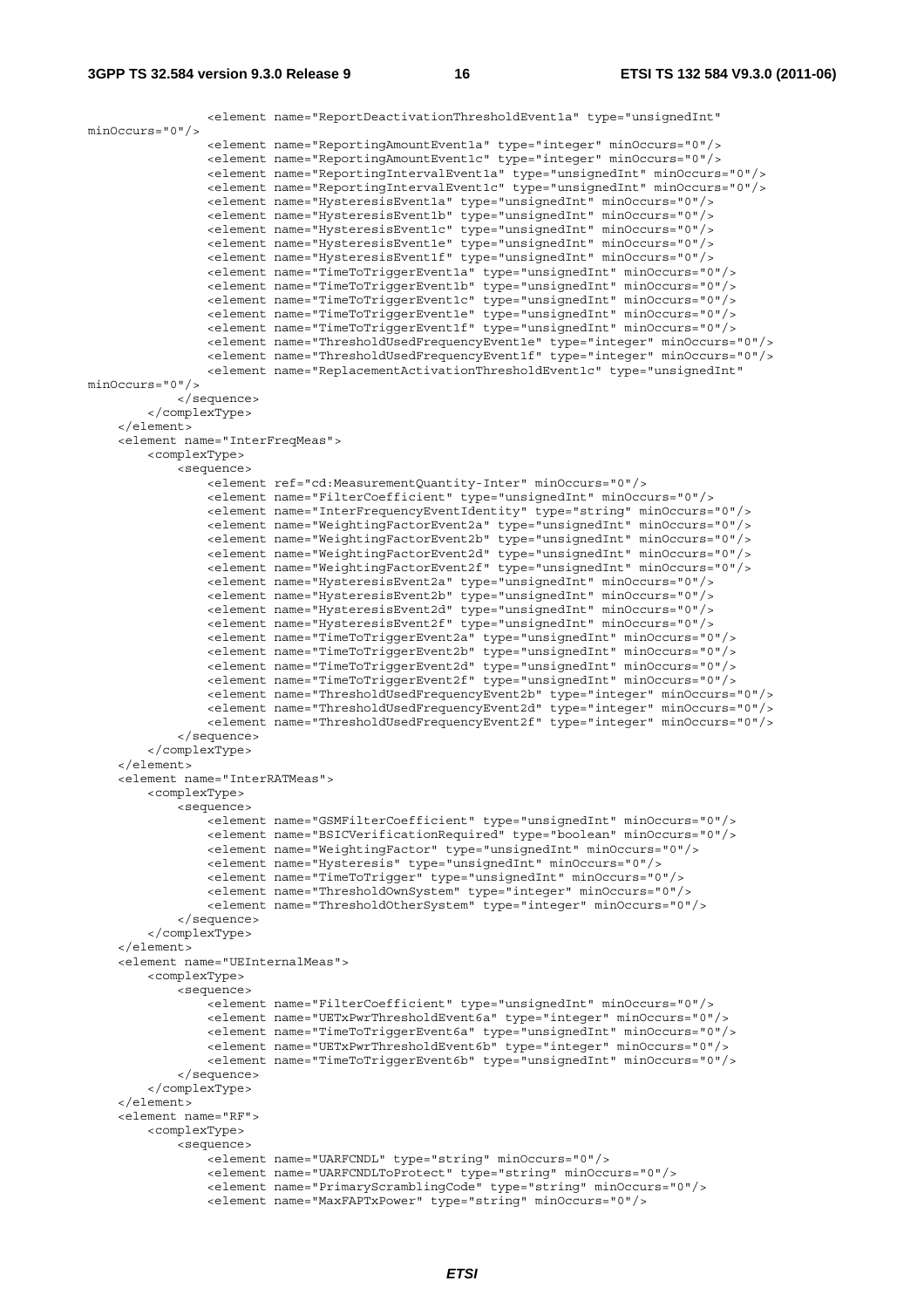```
 <element name="MaxULTxPower" type="string" minOccurs="0"/> 
                 <element name="PCPICHPower" type="string" minOccurs="0"/> 
                 <element name="PowerOffsetPilotDPDCH" type="unsignedInt" minOccurs="0"/> 
                 <element name="FAPCoverageTarget" type="unsignedInt" minOccurs="0"/> 
                 <element name="PSCHPower" type="integer" minOccurs="0"/> 
                 <element name="SSCHPower" type="integer" minOccurs="0"/> 
                 <element name="PICHPower" type="integer" minOccurs="0"/> 
                 <element name="PCHPower" type="integer" minOccurs="0"/> 
                 <element name="FACHPower" type="integer" minOccurs="0"/> 
                 <element name="BCHPower" type="integer" minOccurs="0"/> 
                 <element name="AICHPower" type="integer" minOccurs="0"/> 
 <element name="CTCHAllocationPeriod" type="unsignedInt" minOccurs="0"/> 
 <element name="CBSFrameOffset" type="unsignedInt" minOccurs="0"/> 
                 <element name="MaxTTI" type="unsignedInt" minOccurs="0"/> 
             </sequence> 
         </complexType> 
    </element> 
     <element name="IntraFreqCell"> 
         <complexType> 
             <sequence> 
                .<br><element ref="cd:Modifier" minOccurs="0"/>
                 <element name="Enable" type="boolean" minOccurs="0"/> 
                 <element name="MustInclude" type="boolean" minOccurs="0"/> 
                 <element name="PLMNID" type="string" minOccurs="0"/> 
                 <element name="RNCID" type="unsignedInt" minOccurs="0"/> 
                 <element name="CID" type="unsignedInt" minOccurs="0"/> 
                 <element name="LAC" type="unsignedInt" minOccurs="0"/> 
                 <element name="RAC" type="unsignedInt" minOccurs="0"/> 
                 <element name="URA" type="unsignedInt" minOccurs="0"/> 
                 <element name="PCPICHScramblingCode" type="unsignedInt" minOccurs="0"/> 
                 <element name="PCPICHTxPower" type="integer" minOccurs="0"/> 
             </sequence> 
         </complexType> 
     </element> 
     <element name="InterFreqCell"> 
        <complexType> 
             <sequence> 
                 <element ref="cd:Modifier" minOccurs="0"/> 
                 <element name="Enable" type="boolean" minOccurs="0"/> 
                 <element name="MustInclude" type="boolean" minOccurs="0"/> 
                 <element name="PLMNID" type="string" minOccurs="0"/> 
                 <element name="RNCID" type="unsignedInt" minOccurs="0"/> 
                 <element name="CID" type="unsignedInt" minOccurs="0"/> 
                 <element name="LAC" type="unsignedInt" minOccurs="0"/> 
                 <element name="RAC" type="unsignedInt" minOccurs="0"/> 
                 <element name="URA" type="unsignedInt" minOccurs="0"/> 
                 <element name="UARFCNUL" type="unsignedInt" minOccurs="0"/> 
                 <element name="UARFCNDL" type="unsignedInt" minOccurs="0"/> 
                 <element name="PCPICHScramblingCode" type="unsignedInt" minOccurs="0"/> 
                 <element name="PCPICHTxPower" type="integer" minOccurs="0"/> 
             </sequence> 
         </complexType> 
     </element> 
     <element name="InterRATCell"> 
         <complexType> 
             <sequence> 
                 <element name="GSM" minOccurs="0" maxOccurs="unbounded"> 
                     <complexType> 
                         <sequence> 
                             -<br><element ref="cd:Modifier" minOccurs="0"/>
                              <element name="Enable" type="boolean" minOccurs="0"/> 
                              <element name="MustInclude" type="boolean" minOccurs="0"/> 
                              <element name="PLMNID" type="string" minOccurs="0"/> 
                              <element name="LAC" type="unsignedInt" minOccurs="0"/> 
                              <element name="BSIC" type="unsignedInt" minOccurs="0"/> 
                              <element name="CI" type="unsignedInt" minOccurs="0"/> 
                              <element ref="cd:BandIndicator" minOccurs="0"/> 
                              <element name="BCCHARFCN" type="unsignedInt" minOccurs="0"/> 
                         </sequence> 
                      </complexType> 
                 </element> 
             </sequence> 
         </complexType> 
    </element> 
     <element name="NeighborList"> 
         <complexType> 
             <sequence> 
                .<br><element ref="cd:IntraFreqCell" minOccurs="0" maxOccurs="unbounded"/>
```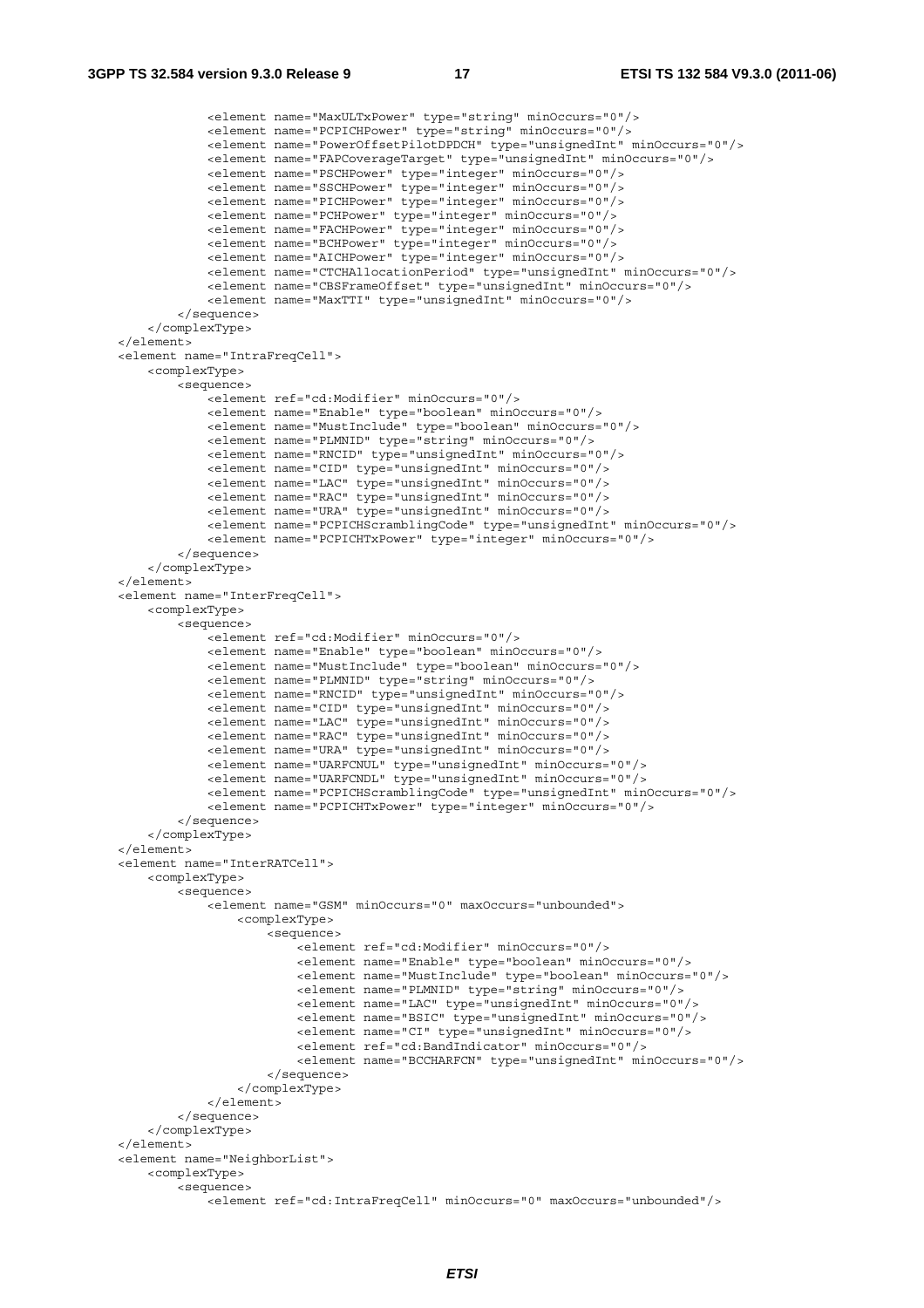```
 <element ref="cd:InterFreqCell" minOccurs="0" maxOccurs="unbounded"/> 
             <element ref="cd:InterRATCell" minOccurs="0"/> 
         </sequence> 
     </complexType> 
 </element> 
 <element name="FDDFAP"> 
     <complexType> 
         <sequence> 
             <element name="HSFlag" type="boolean" minOccurs="0"/> 
              <element name="HSEnable" type="boolean" minOccurs="0"/> 
             <element name="NumOfHSPDSCHs" type="unsignedInt" minOccurs="0"/> 
             <element name="NumOfHSSCCHs" type="unsignedInt" minOccurs="0"/> 
             <element ref="cd:CellSelection" minOccurs="0"/> 
              <element ref="cd:RRCTimers" minOccurs="0"/> 
              <element ref="cd:DRX" minOccurs="0"/> 
              <element ref="cd:PowerControl" minOccurs="0"/> 
              <element ref="cd:CellRestriction" minOccurs="0"/> 
              <element ref="cd:IntraFreqMeas" minOccurs="0"/> 
              <element ref="cd:InterFreqMeas" minOccurs="0"/> 
              <element ref="cd:InterRATMeas" minOccurs="0"/> 
             <element ref="cd:UEInternalMeas" minOccurs="0"/> 
             <element ref="cd:RF" minOccurs="0"/> 
              <element ref="cd:NeighborList" minOccurs="0"/> 
         </sequence> 
     </complexType> 
 </element> 
 <element name="RAN"> 
     <complexType> 
         <sequence> 
            -<br><element name="URAList" type="string" minOccurs="0"/>
              <element name="RNCID" type="unsignedInt" minOccurs="0"/> 
              <element name="CellID" type="unsignedInt" minOccurs="0"/> 
             <element name="HNBIDRealm" type="string" minOccurs="0"/> 
             <element name="TRatC" type="unsignedInt" minOccurs="0"/> 
              <element name="TRafC" type="unsignedInt" minOccurs="0"/> 
              <element name="NRafC" type="unsignedInt" minOccurs="0"/> 
             <element name="TigOR" type="unsignedInt" minOccurs="0"/> 
             <element name="TinTR" type="unsignedInt" minOccurs="0"/> 
             <element name="TDataFwd" type="unsignedInt" minOccurs="0"/> 
              <element name="TRelocPrep" type="unsignedInt" minOccurs="0"/> 
              <element name="TRelocOverall" type="unsignedInt" minOccurs="0"/> 
             <element ref="cd:CSG" minOccurs="0"/> 
              <element ref="cd:FDDFAP" minOccurs="0"/> 
         </sequence> 
     </complexType> 
 </element> 
 <element name="CellConfig"> 
     <complexType> 
         <sequence> 
             <element name="UMTS" minOccurs="0"> 
                  <complexType> 
                      <sequence> 
                         .<br><element ref="cd:CN" minOccurs="0"/>
                           <element ref="cd:RAN" minOccurs="0"/> 
                      </sequence> 
                  </complexType> 
             </element> 
         </sequence> 
     </complexType> 
\epsilon/element>
 <element name="SCTP"> 
     <complexType> 
         <sequence> 
             <element name="Enable" type="boolean" minOccurs="0"/> 
              <element name="HBInterval" type="unsignedInt" minOccurs="0"/> 
             <element name="MaxAssociationRetransmits" type="unsignedInt" minOccurs="0"/> 
              <element name="MaxInitRetransmits" type="unsignedInt" minOccurs="0"/> 
             <element name="MaxPathRetransmits" type="unsignedInt" minOccurs="0"/> 
             <element name="RTOInitial" type="unsignedInt" minOccurs="0"/> 
              <element name="RTOMax" type="unsignedInt" minOccurs="0"/> 
             <element name="RTOMin" type="unsignedInt" minOccurs="0"/> 
             <element name="ValCookieLife" type="unsignedInt" minOccurs="0"/> 
         </sequence> 
     </complexType> 
 </element> 
 <element name="RealTime"> 
     <complexType> 
         <sequence>
```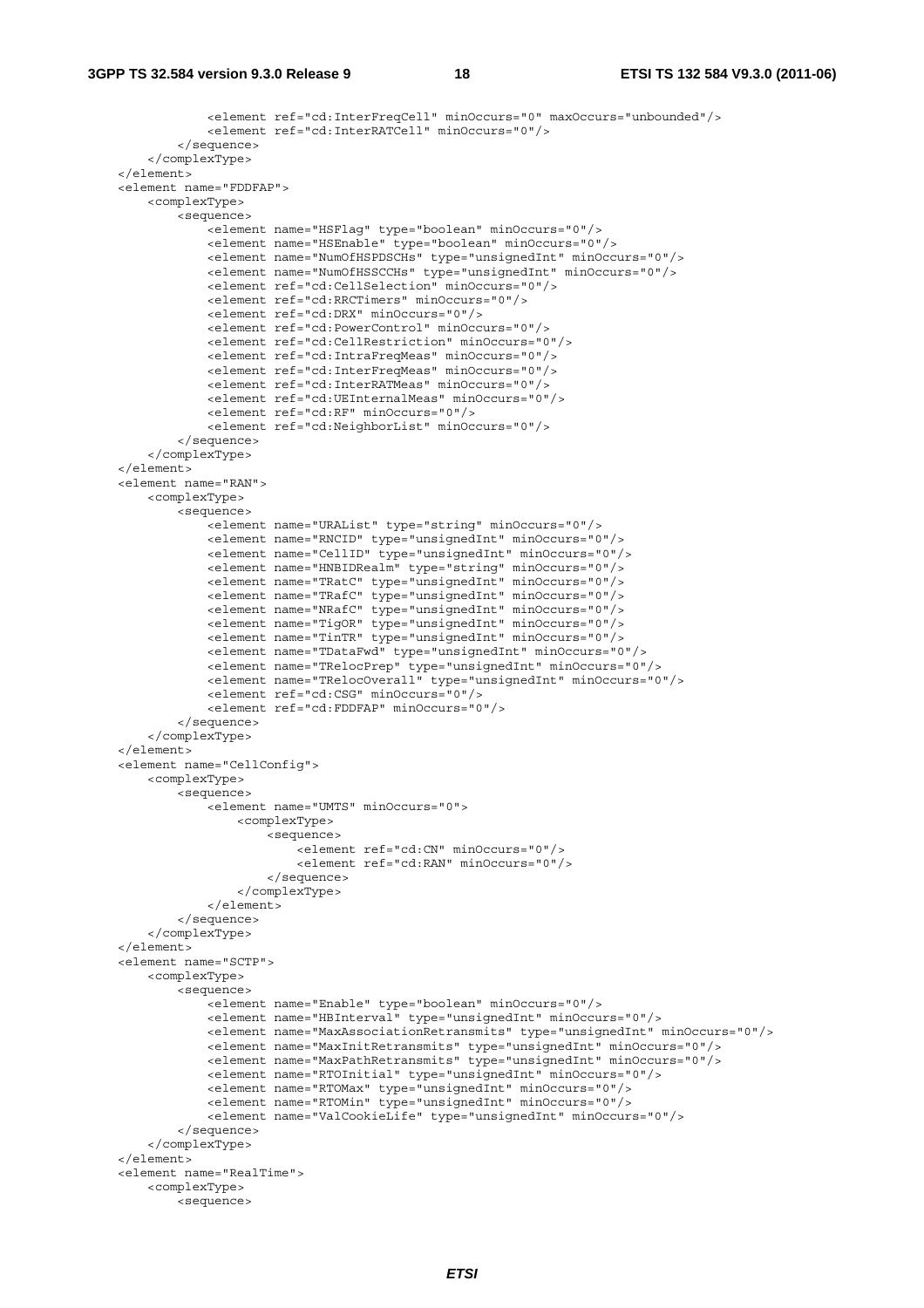### **3GPP TS 32.584 version 9.3.0 Release 9 19 ETSI TS 132 584 V9.3.0 (2011-06)**

```
 <element name="RTCPEnable" type="boolean" minOccurs="0"/> 
              </sequence> 
         </complexType> 
     </element> 
     <element name="Packet"> 
         <complexType> 
              <sequence> 
                  <element name="EchoInterval" type="unsignedInt" minOccurs="0"/> 
              </sequence> 
          </complexType> 
     </element> 
     <element name="IPsec"> 
         <complexType> 
             <sequence> 
                  <element name="IpsecUsageIndicator" type="boolean" minOccurs="0"/> 
             </sequence> 
          </complexType> 
     </element> 
     <element name="Tunnel"> 
         <complexType> 
             <sequence> 
                  <element name="VirtualInterface" minOccurs="0" maxOccurs="unbounded"> 
                      <complexType> 
                           <sequence> 
                               <element name="Enable" type="boolean" minOccurs="0"/> 
                               <element ref="cd:Modifier" minOccurs="0"/> 
                               <element name="CryptoProfile" type="string" minOccurs="0"/> 
                               <element name="DSCPMarkPolicy" type="integer" minOccurs="0"/> 
                           </sequence> 
                      </complexType> 
                  </element> 
              </sequence> 
         </complexType> 
     </element> 
     <element name="Security"> 
         <complexType> 
              <sequence> 
                 .<br><element name="Secret" minOccurs="0" maxOccurs="unbounded">
                      <complexType> 
                           <sequence> 
                               <element name="Enable" type="boolean" minOccurs="0"/> 
                           </sequence> 
                      </complexType> 
                  </element> 
                  <element name="Pkey" minOccurs="0" maxOccurs="unbounded"> 
                      <complexType> 
                           <sequence> 
                               <element name="Enable" type="boolean" minOccurs="0"/> 
                           </sequence> 
                      </complexType> 
                  </element> 
                  <element name="CryptoProfile" minOccurs="0" maxOccurs="unbounded"> 
                      <complexType> 
                           <sequence> 
                               <element ref="cd:Modifier" minOccurs="0"/> 
                               <element name="Enable" type="boolean" minOccurs="0"/> 
                               <element name="AuthMethod" type="string"/> 
                               <element name="MaxChildSA" type="unsignedInt" minOccurs="0"/> 
                               <element name="IKEEncrypt" type="string"/> 
                               <element name="IKEPRF" type="string"/> 
                               <element name="IKEIntegrity" type="string"/> 
                               <element name="IKEDH" type="string"/> 
                               <element name="ESPEncrypt" type="string"/> 
                               <element name="ESPIntegrity" type="string"/> 
                               <element name="IPsecWindowSize" type="unsignedInt" minOccurs="0"/> 
                               <element name="IKERekeyLifetime" type="unsignedInt" minOccurs="0"/> 
                               <element name="IPsecRekeyLifetimeByte" type="unsignedInt" 
minOccurs="0"/> 
                               <element name="IPsecRekeyLifetimeTime" type="unsignedInt" 
minOccurs="0"/> 
                               <element name="DPDTimer" type="unsignedInt" minOccurs="0"/> 
                               <element name="NATTKeepaliveTimer" type="unsignedInt" minOccurs="0"/> 
                           </sequence> 
                      </complexType> 
                  </element> 
              </sequence> 
         </complexType>
```

```
 </element>
```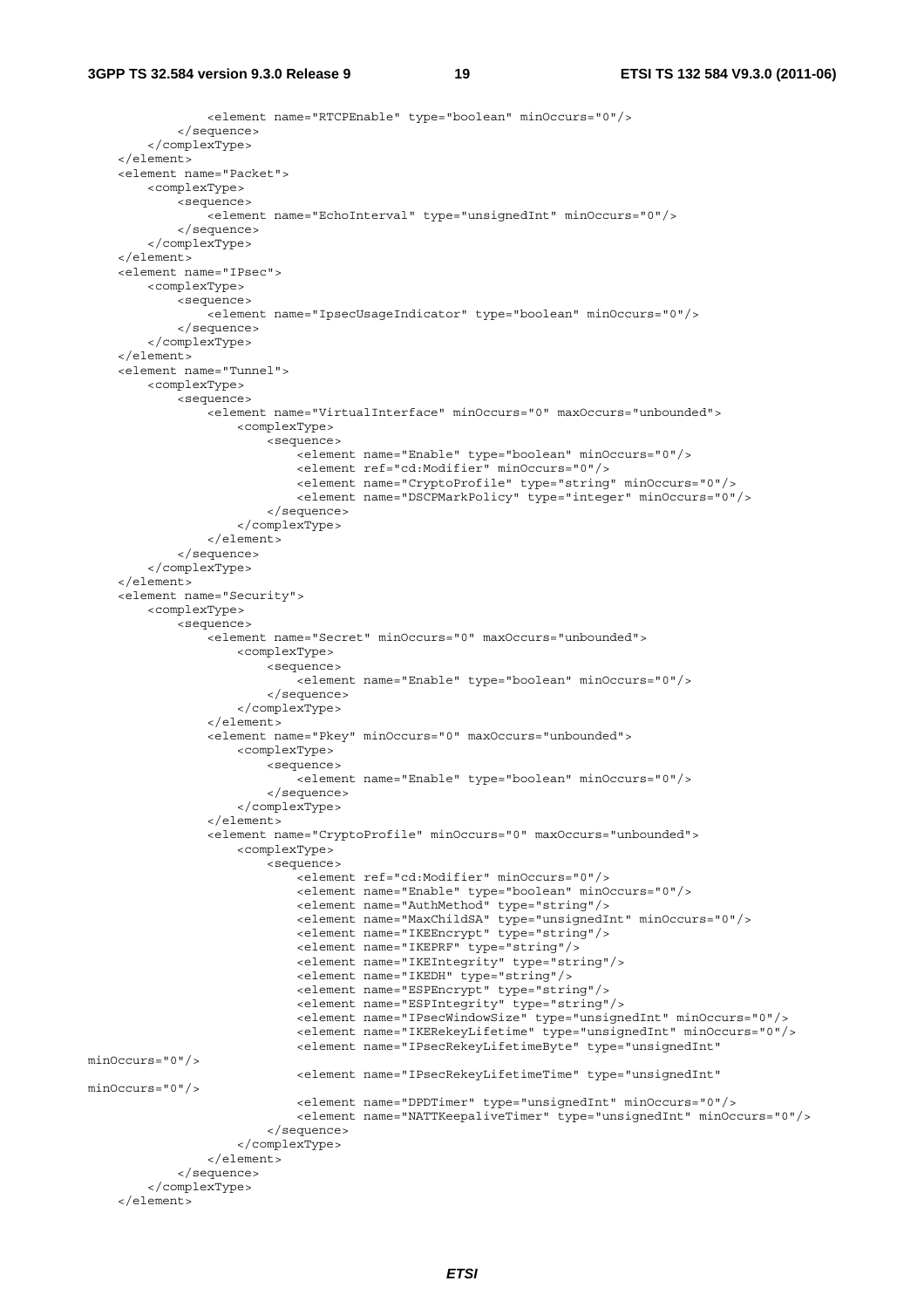<element name="Transport"> <complexType> <sequence> <element ref="cd:SCTP" minOccurs="0"/> <element ref="cd:RealTime" minOccurs="0"/> <element ref="cd:Packet" minOccurs="0"/> <element ref="cd:IPsec" minOccurs="0"/> <element ref="cd:Tunnel" minOccurs="0"/> <element ref="cd:Security" minOccurs="0"/> </sequence> </complexType> </element> <element name="WCDMAFDD"> <complexType> <sequence> <element ref="cd:InServiceHandling" minOccurs="0"/> <element name="ScanOnBoot" type="boolean" minOccurs="0"/> <element name="ScanPeriodically" type="boolean" minOccurs="0"/> <element name="PeriodicInterval" type="unsignedInt" minOccurs="0"/> <element name="PeriodicTime" type="dateTime" minOccurs="0"/> <element name="REMPLMNList" type="string" minOccurs="0"/> <element name="REMBandList" type="string" minOccurs="0"/> <element name="UARFCNDLList" type="string" minOccurs="0"/> <element name="ScanTimeout" type="unsignedInt" minOccurs="0"/> </sequence> </complexType> </element> <element name="GSM"> <complexType> <sequence> <element ref="cd:InServiceHandling" minOccurs="0"/> <element name="ScanOnBoot" type="boolean" minOccurs="0"/> <element name="ScanPeriodically" type="boolean" minOccurs="0"/> <element name="PeriodicInterval" type="unsignedInt" minOccurs="0"/> <element name="PeriodicTime" type="dateTime" minOccurs="0"/> <element name="REMPLMNList" type="string" minOccurs="0"/> <element name="REMBandList" type="string" minOccurs="0"/> <element name="ARFCNList" type="string" minOccurs="0"/> <element name="ScanTimeout" type="unsignedInt" minOccurs="0"/> </sequence> </complexType> </element> <element name="REM"> <complexType> <sequence> <element ref="cd:WCDMAFDD" minOccurs="0"/> <element ref="cd:GSM" minOccurs="0"/> </sequence> </complexType> </element> <element name="GPS"> <complexType> <sequence> <element name="ScanOnBoot" type="boolean" minOccurs="0"/> <element name="ScanPeriodically" type="boolean" minOccurs="0"/> <element name="PeriodicInterval" type="unsignedInt" minOccurs="0"/> <element name="PeriodicTime" type="dateTime" minOccurs="0"/> <element name="ContinuousGPS" type="boolean" minOccurs="0"/> <element name="ScanTimeout" type="unsignedInt" minOccurs="0"/> </sequence> </complexType> </element> <!-- Configuration data file root XML element --> <element name="configDataFile"> <complexType> <sequence> .<br><element name="fileHeader"> <complexType> <attribute name="fileFormatVersion" type="string" use="required"/> <attribute name="senderName" type="string" use="optional"/> <attribute name="vendorName" type="string" use="optional"/> </complexType> </element> <element name="configData" minOccurs="0" maxOccurs="unbounded"> <complexType> <sequence> <element name="managedElement">

<complexType>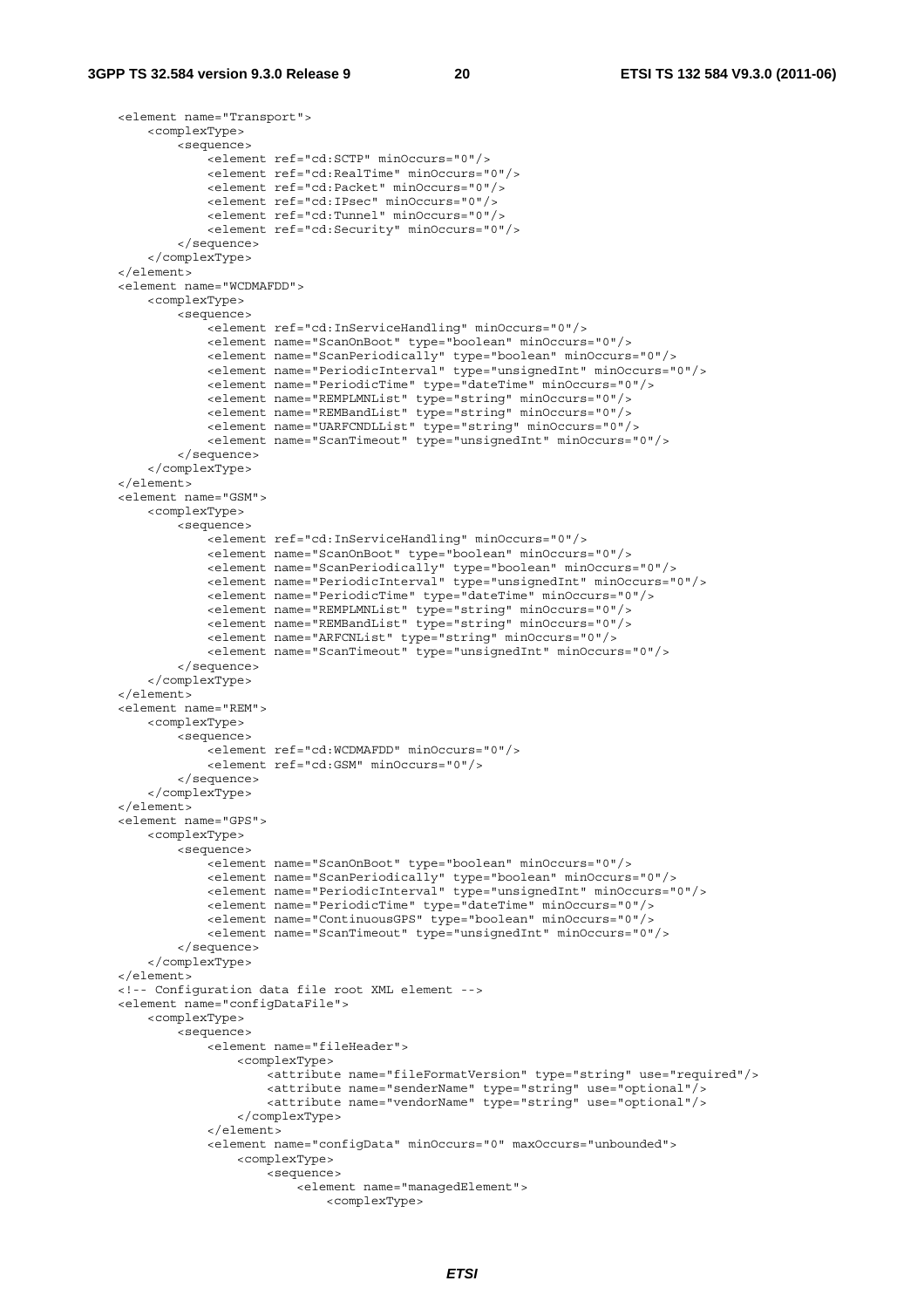```
 <attribute name="localDn" type="string" use="optional"/> 
                                     <attribute name="userLabel" type="string" use="optional"/> 
                                    <attribute name="swVersion" type="string" use="optional"/> 
                                 </complexType> 
                             </element> 
                             <element ref="cd:DeviceInfo" minOccurs="0"/> 
                             <element ref="cd:ManagementServer" minOccurs="0"/> 
                             <element ref="cd:Time" minOccurs="0"/> 
                             <element name="FAPService" minOccurs="0" maxOccurs="unbounded"> 
                                 <complexType> 
                                    <sequence> 
                                         <element ref="cd:DNPrefix" minOccurs="0"/> 
                                         <element ref="cd:FAPControl" minOccurs="0"/> 
                                         <element ref="cd:AccessMgmt" minOccurs="0"/> 
                                         <element ref="cd:CellConfig" minOccurs="0"/> 
                                         <element ref="cd:Transport" minOccurs="0"/> 
 <element ref="cd:REM" minOccurs="0"/> 
 <element ref="cd:GPS" minOccurs="0"/> 
                                     </sequence> 
                                 </complexType> 
                             </element> 
                        </sequence> 
                     </complexType> 
                </element> 
                <element name="fileFooter"> 
                    <complexType> 
                        <attribute name="dateTime" type="dateTime" use="required"/> 
                     </complexType> 
                </element> 
            </sequence> 
         </complexType> 
     </element> 
</schema>
```
### 4.2.3 CM data file XML header

The following header shall be used in actual XML CM data files:

```
<?xml version="1.0" encoding="UTF-8"?> 
<?xml-stylesheet type="text/xsl" href="configData.xsl"?> 
<ConfigDataFile 
  xmlns= 
"http://www.3gpp.org/ftp/specs/archive/32_series/32.584#configData" 
>
```
## 5 PM data format definition

### 5.1 Mapping table

Table 5.1 maps the PM file content items in the 3GPP TS 32.582 [9] document to those used in the XML schema based file format definitions. XML tag attributes are useful where data values bind tightly to its parent element. They have been used where appropriate.

| <b>File Content Item</b> | <b>XML schema</b><br>based XML tag | <b>Description</b> |
|--------------------------|------------------------------------|--------------------|
| ImeasDataCollection      | <b>ImeasCollecFile</b>             |                    |
| ImeasFileHeader          | fileHeader                         |                    |
| ImeasData                | ImeasData                          |                    |
| ImeasFileFooter          | fileFooter                         |                    |
| lfileFormatVersion       | <b>fileHeader</b>                  |                    |
|                          | lfileFormatVersion                 |                    |

**Table 5.1 Mapping of File Content Items to XML tags**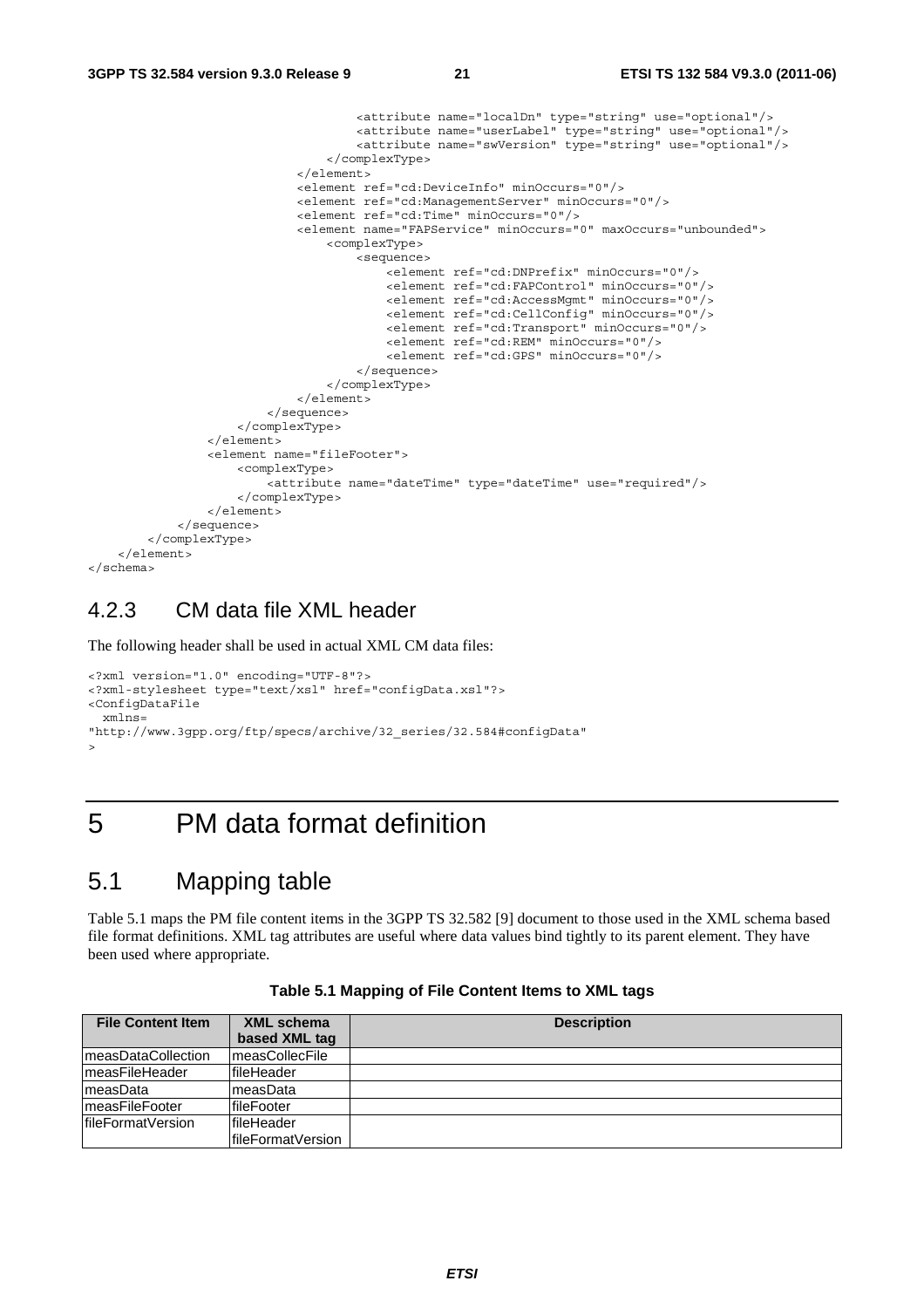| <b>File Content Item</b>            | <b>XML schema</b>       | <b>Description</b>                                                                                                                                |
|-------------------------------------|-------------------------|---------------------------------------------------------------------------------------------------------------------------------------------------|
|                                     | based XML tag           |                                                                                                                                                   |
| senderName                          | fileHeader              | This attribute shall hold the DN of HNB. See Note 1.                                                                                              |
|                                     | dnPrefix                |                                                                                                                                                   |
|                                     | and                     | See TS 32.300 [4] for definition of DN.                                                                                                           |
|                                     | fileSender<br>localDn   |                                                                                                                                                   |
| senderType                          | fileSender              | For the XML schema based XML format, XML attribute specification                                                                                  |
|                                     | elementType             | "elementType" may be absent in case the "senderType" is not configured in                                                                         |
|                                     |                         | the sender.                                                                                                                                       |
| vendorName                          | fileHeader              | For the XML schema based XML format, XML attribute specification                                                                                  |
|                                     | vendorName              | "vendorName" may be absent in case the "vendorName" is not configured in                                                                          |
|                                     |                         | the sender.                                                                                                                                       |
| collectionBeginTime                 | measCollec<br>beginTime | 3GPP TS 32.582 [9] clause 6.3.2.1 Period Statistics "ReportStartTime"                                                                             |
| neld                                | managedElement          |                                                                                                                                                   |
| neUserName                          | managedElement          | For the XML schema based XML format, XML attribute specification                                                                                  |
|                                     | userLabel               | "userLabel" may be absent in case the "nEUserName" is not configured in the                                                                       |
|                                     |                         | CM applications.                                                                                                                                  |
|                                     |                         | Not used in HNB PM file                                                                                                                           |
| neDistinguishedName                 | fileHeader              | This attribute shall hold the DN of HNB. See Note 1.                                                                                              |
|                                     | dnPrefix<br>and         | See TS 32.300 [4] for definition of DN.                                                                                                           |
|                                     | managedElement          |                                                                                                                                                   |
|                                     | localDn                 |                                                                                                                                                   |
| neSoftwareVersion                   | managedElement          | For the XML schema based XML format, XML attribute specification                                                                                  |
|                                     | swVersion               | "swVersion" may be absent in case the "nESoftwareVersion" is not                                                                                  |
|                                     |                         | configured in the CM applications.                                                                                                                |
|                                     |                         | Not used in HNB PM file                                                                                                                           |
| measInfo<br>measInfold              | measInfo<br>measInfold  |                                                                                                                                                   |
| measTimeStamp                       | granPeriod              | Calculated from the 3GPP TS 32.582 [9] clause 6.3.2.1 Period Statistics                                                                           |
|                                     | endTime                 | "ReportStartTime" + accumulation of the 3GPP TS 32.582 [9] clause 6.3.2.1                                                                         |
|                                     |                         | Period Statistics "SampleSeconds"                                                                                                                 |
| jobld                               | Job jobld               | Not used in HNB PM file                                                                                                                           |
| granularityPeriod                   | granPeriod              | For the XML schema based XML format, the value of XML attribute                                                                                   |
|                                     | duration                | specification "duration" shall use the truncated representation "PTnS" (see                                                                       |
|                                     |                         | $[13]$ ).<br>3GPP TS 32.582 [9] clause 6.3.2.1 Period Statistics "SampleInterval"                                                                 |
| reportingPeriod                     | repPeriod               | For the XML schema based XML format, the value of XML attribute                                                                                   |
|                                     | duration                | specification "duration" shall use the truncated representation "PTnS" (see                                                                       |
|                                     |                         | $[13]$ ).                                                                                                                                         |
|                                     |                         | 3GPP TS 32.582 [9] clause 6.3.1.1 Period Upload Interval                                                                                          |
| measTypes                           | measTypes               | For the XML schema based XML format, depending on sender's choice for                                                                             |
|                                     | or                      | optional positioning presence, either XML element "measTypes" or XML<br>elements "measType" will be used.                                         |
|                                     | measType                | 3GPP TS 32.582 [9] clause 6.3.2.2 Period Statistics Reference                                                                                     |
| measValues                          | measValue               |                                                                                                                                                   |
| measObjInstId                       | measValue               | Identifier of the Managed Object (see TS 32.432 [20].)                                                                                            |
|                                     | measObjLdn              |                                                                                                                                                   |
| measResults                         | measResults             | For the XML schema based XML format, depending on sender's choice for                                                                             |
|                                     | or<br>R                 | optional positioning presence, either XML element "measResults" or XML<br>elements "r" will be used.                                              |
|                                     |                         | Broadband Forum data object PeriodicStatistics.SampleSet.{i}.                                                                                     |
|                                     |                         | Parameter. {i}. Values (see TR-157 Amendment 1 [15])                                                                                              |
| suspectFlag                         | Suspect                 | Not used in HNB PM file                                                                                                                           |
| timeStamp                           | measCollec              | 3GPP TS 32.582 [9] clause 6.3.2.1 Period Statistics ReportEndTime                                                                                 |
|                                     | endTime                 |                                                                                                                                                   |
| There is no                         | measType p              | An optional positioning XML attribute specification of XML element                                                                                |
| corresponding File<br>Content Item. |                         | "measType" (XML schema based), used to identify a measurement type for<br>the purpose of correlation to a result. The value of this XML attribute |
|                                     |                         | specification is expected to be a non-zero, non-negative integer value that is                                                                    |
|                                     |                         | unique for each instance of XML element "measType" that is contained within                                                                       |
|                                     |                         | the measurement data collection file.                                                                                                             |
|                                     |                         | Not used in HNB PM file                                                                                                                           |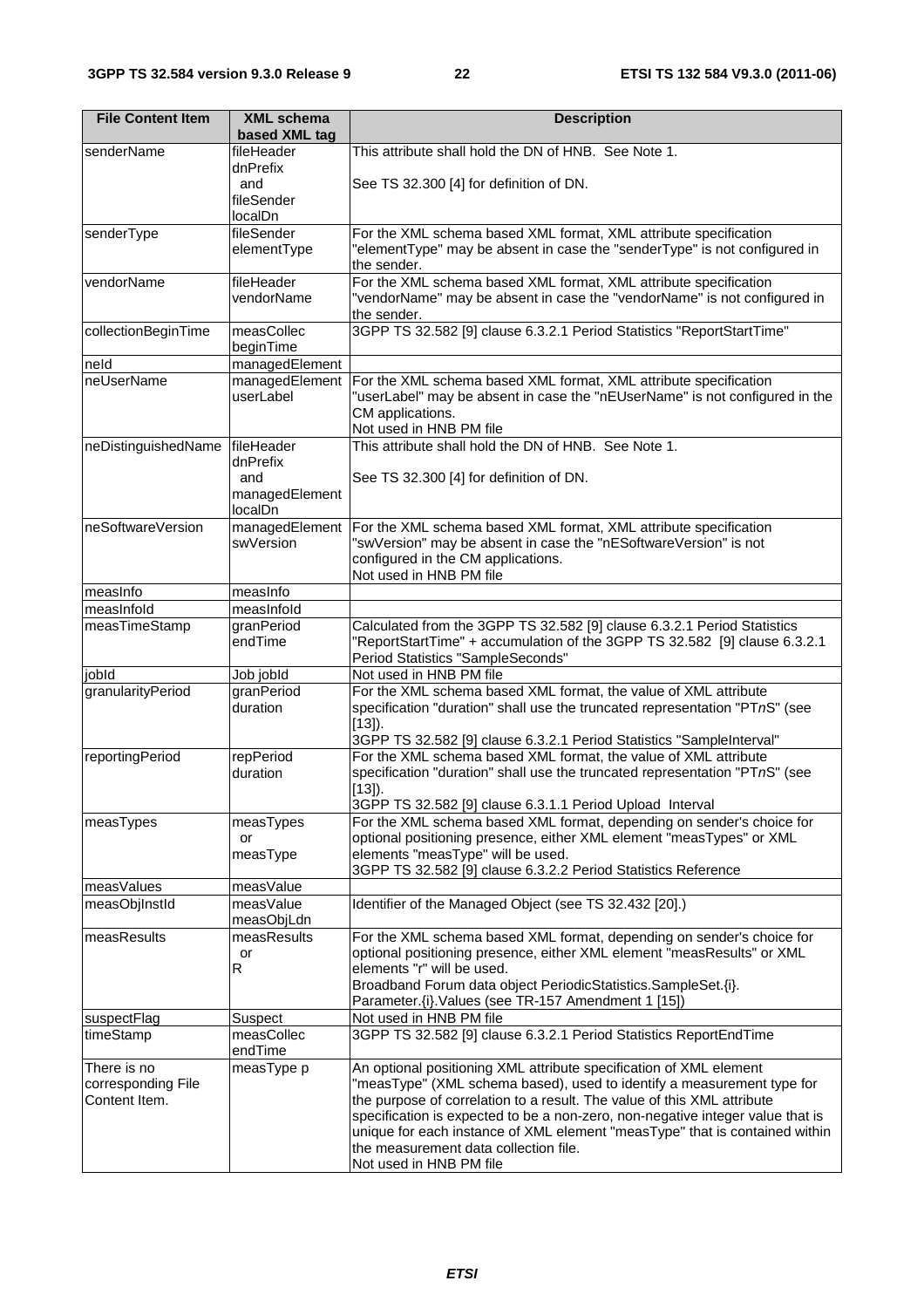| <b>File Content Item</b>                           | <b>XML schema</b> | <b>Description</b>                                                                                                                                                                                                                                                                                                                     |
|----------------------------------------------------|-------------------|----------------------------------------------------------------------------------------------------------------------------------------------------------------------------------------------------------------------------------------------------------------------------------------------------------------------------------------|
|                                                    | based XML tag     |                                                                                                                                                                                                                                                                                                                                        |
| There is no<br>corresponding File<br>Content Item. | r p               | An optional positioning XML attribute specification of XML element "r", used<br>to correlate a result to a measurement type. The value of this XML attribute<br>specification should match the value of XML attribute specification "p" of the<br>corresponding XML element "measType" (XML schema based).<br>INot used in HNB PM file |

NOTE: There are two forms of naming for HNB. Implementation can choose to use one of the two.

1. The full DN: The name hierarchy is defined by TS 32.772 [18]. DN Prefix may or may not be present. The value for the 'id' for HNB is a string and is the HNB Identifier or HNB Name (see Annex C Table C.1 of TS 22.220 [19]).

Example 1: "DC=a1.companyNN.com,SubNetwork=1,ManagementNode=6, HMSFunction=99,HNB=abc1234"

2. There is no name hierarchy. It is a string and it is the value of the HNB Identifier or HNB Name (see Annex C Table C.1 of TS 22.220 [19]).

Example 2: "abc1234"

The representation of all timestamps in PM files shall follow the representations allowed by the ISO 8601 [abc].

The precise format for timestamp representation shall be determined by the technology used for encoding the PM file (e.g. XML DTD, XML Schema). The choice of technology should ensure that this representation is derived from ISO 8601 [abc]. Based on the representation used, the timestamp shall refer to either UTC time or local time or local time with offset from UTC.

### 5.2 XML schema based PM data file format definition

### 5.2.1 PM data file XML diagram

For the purposes of the present document XML diagram in TS 32.435 [8] section 4.2.1 applies.

### 5.2.2 PM data file XML schema

For the purposes of the present document XML schema in TS 32.435 [8] section 4.2.2 applies.

### 5.2.2 PM data file XML header

For the purposes of the present document XML header in TS 32.435 [8] section 4.2.3 applies.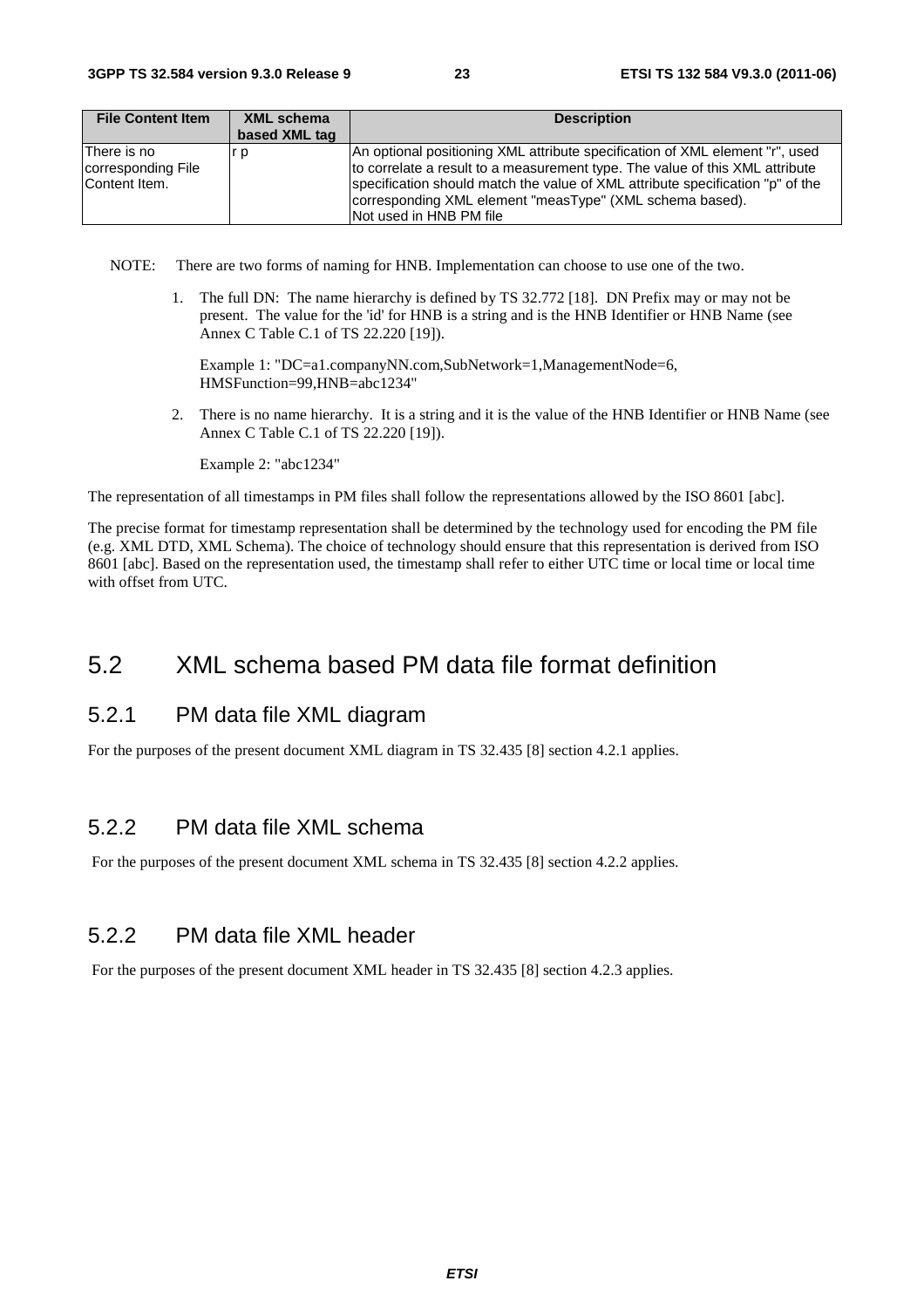## Annex A (informative): Examples

### A.1 XML schema based CM data file

```
<?xml version="1.0" encoding="UTF-8"?> 
<?xml-stylesheet type="text/xsl" href="ConfigData.xsl"?> 
<configDataFile xmlns="http://www.3gpp.org/ftp/specs/archive/32_series/32.584# onfigData" 
xmlns:xsi="http://www.w3.org/2001/XMLSchema-instance" 
xsi:schemaLocation="http://www.3gpp.org/ftp/specs/archive/32_series/32.584#configData" 
http://www.3gpp.org/ftp/specs/archive/32_series/32.584#configData"> 
     <fileHeader fileFormatVersion="32.584 V1.0" vendorName="Company NN" > 
     </fileHeader> 
     <configData> 
         <managedElement localDn="SubNetwork=CountryNN,MeContext=MEC-Gbg-1,ManagedElement=RNC-Gbg-1" 
userLabel="RNC Telecomville"/> 
          <DeviceInfo> 
              <ProvisioningCode>0101</ProvisioningCode> 
         </DeviceInfo> 
     </configData> 
     <fileFooter dateTime="2000-03-01T14:15:00+02:00"> 
     </fileFooter> 
</configDataFile>
```
## A.2 XML schema based PM data file

For the purposes of the present document the examples in TS 32.435 [8] Annex A apply.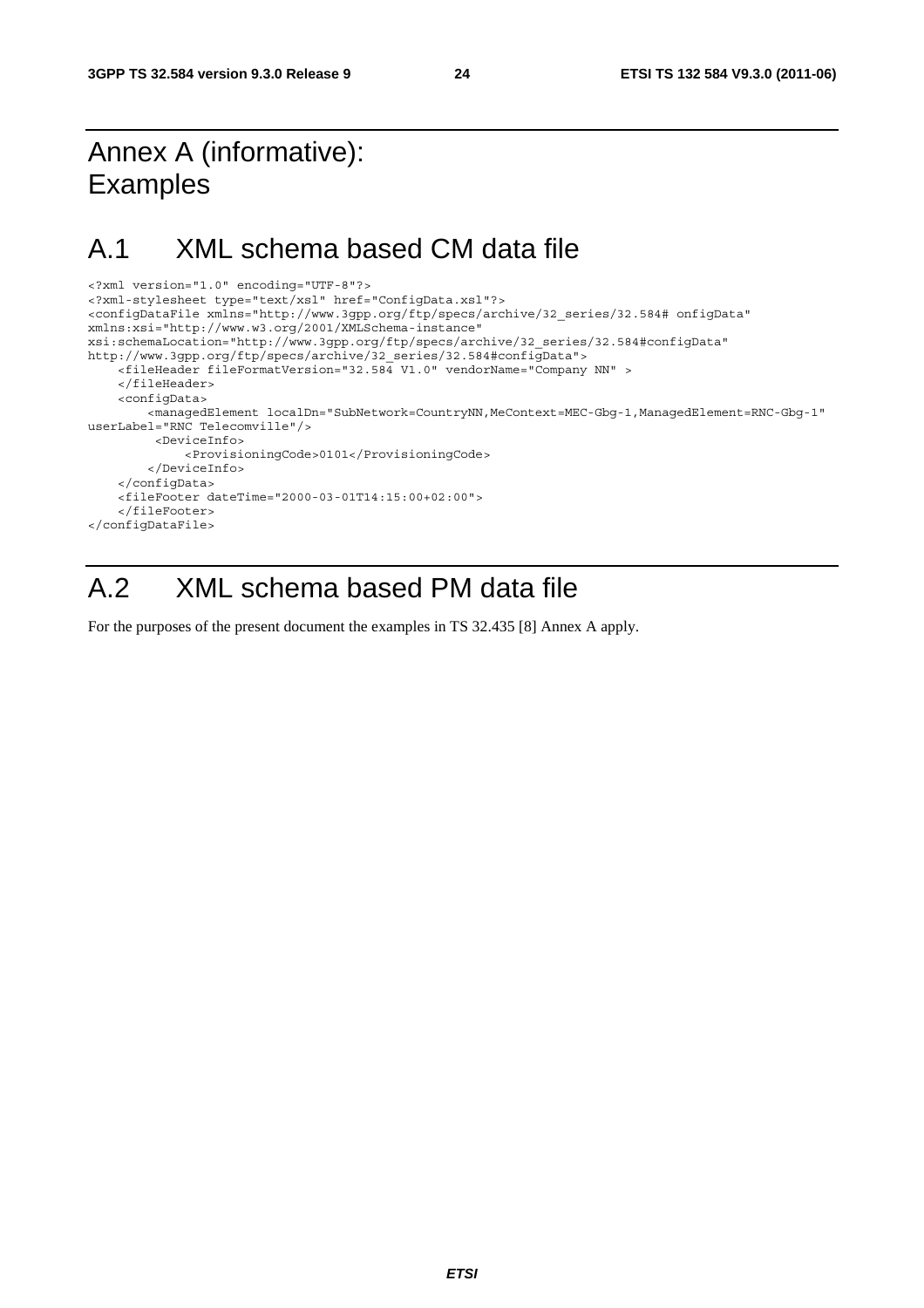Annex B (informative): Void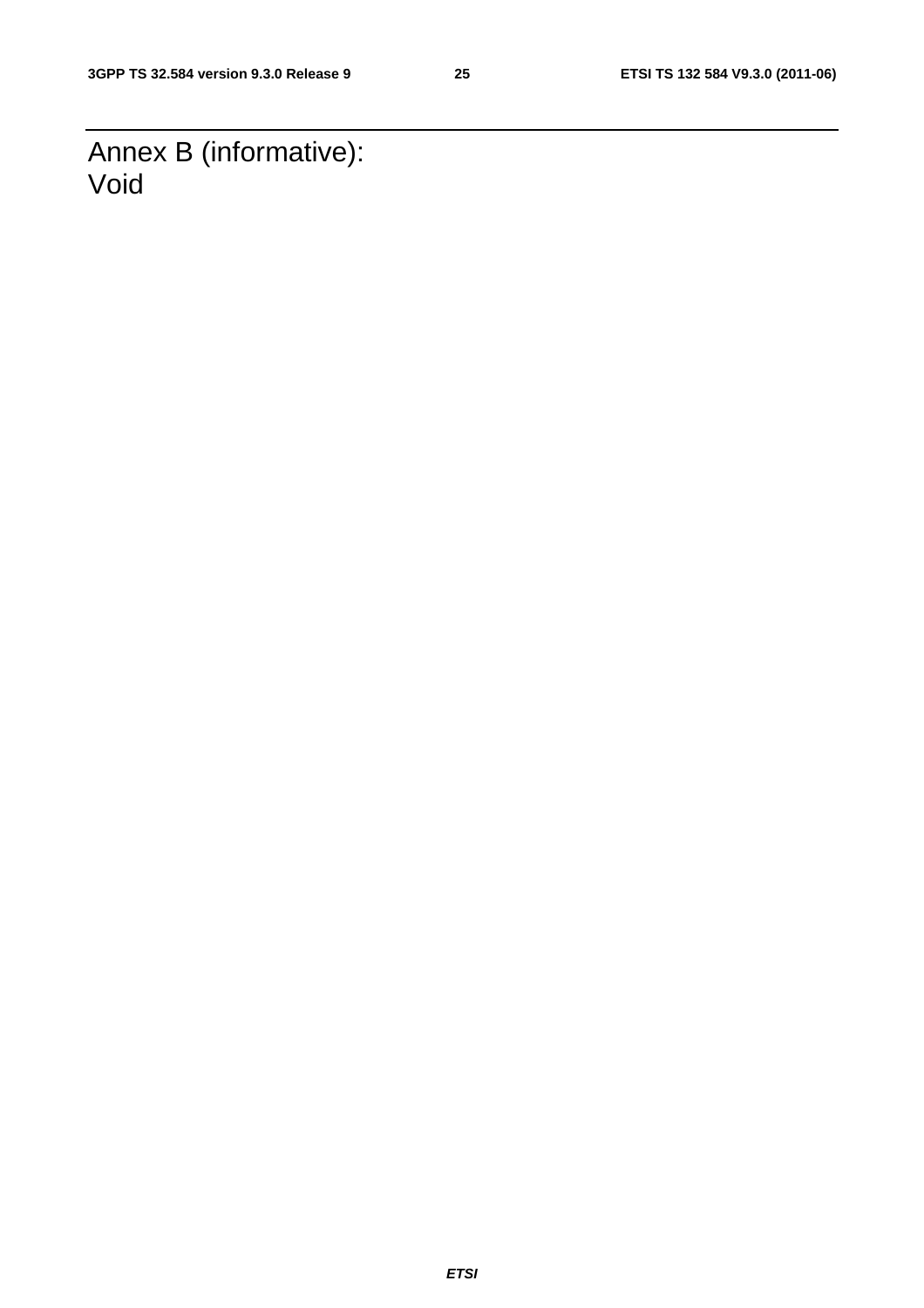## Annex C (informative): Change history

| <b>Change history</b> |              |                 |           |                |                                                                   |            |            |
|-----------------------|--------------|-----------------|-----------|----------------|-------------------------------------------------------------------|------------|------------|
| <b>Date</b>           | TSG#         | <b>TSG Doc.</b> | <b>CR</b> | <b>Rev</b>     | Subject/Comment                                                   | <b>Old</b> | <b>New</b> |
| 2009-06               | SA#44        | $SP-090302$     |           | --             | Presentation for information and approval                         | 1.0.0      | 8.0.0      |
| 2009-09               | SA#45        | SP-090534       |           |                | Correct global modifier of XML file for CM to instance specific   | 8.0.0      | 8.1.0      |
|                       |              |                 | 001       | $\blacksquare$ | modifier                                                          |            |            |
| 2009-09               | SA#45        | SP-090534       |           |                | Correct FAPService. (i). Transport. Security. Secret. (i). object | 8.0.0      | 8.1.0      |
|                       |              |                 | 002       |                | defnitions                                                        |            |            |
| 2009-09               | SA#45        | SP-0905391003   |           |                | Change CM file per contribution to BBF                            | 8.0.0      | 8.1.0      |
| 2009-12               | <b>SA-46</b> | SP-090719 004   |           | --             | Discontinuation of the maintenance of WSDL/XML schema folders     | 8.1.0      | 9.0.0      |
| 2010-03               | SA#47        | SP-100035 005   |           | --             | Update references to BBF TR-157                                   | 9.0.0      | 9.1.0      |
| 2010-03               | SA#47        | SP-1000351006   |           | --             | The element definition of 'Home Zone name' modification           | 9.0.0      | 9.1.0      |
| 2010-09               | SA#49        | SP-1004881007   |           | $-$            | Clarify the description of attributes using Distinguished Name    | 9.1.0      | 9.2.0      |
| 2011-06               | SA#52        | SP-110288       |           |                | Correction of XML definition for HNB non-IPsec usage - alignment  | 9.2.0      | 9.3.0      |
|                       |              |                 | 009       |                | with 33.320                                                       |            |            |